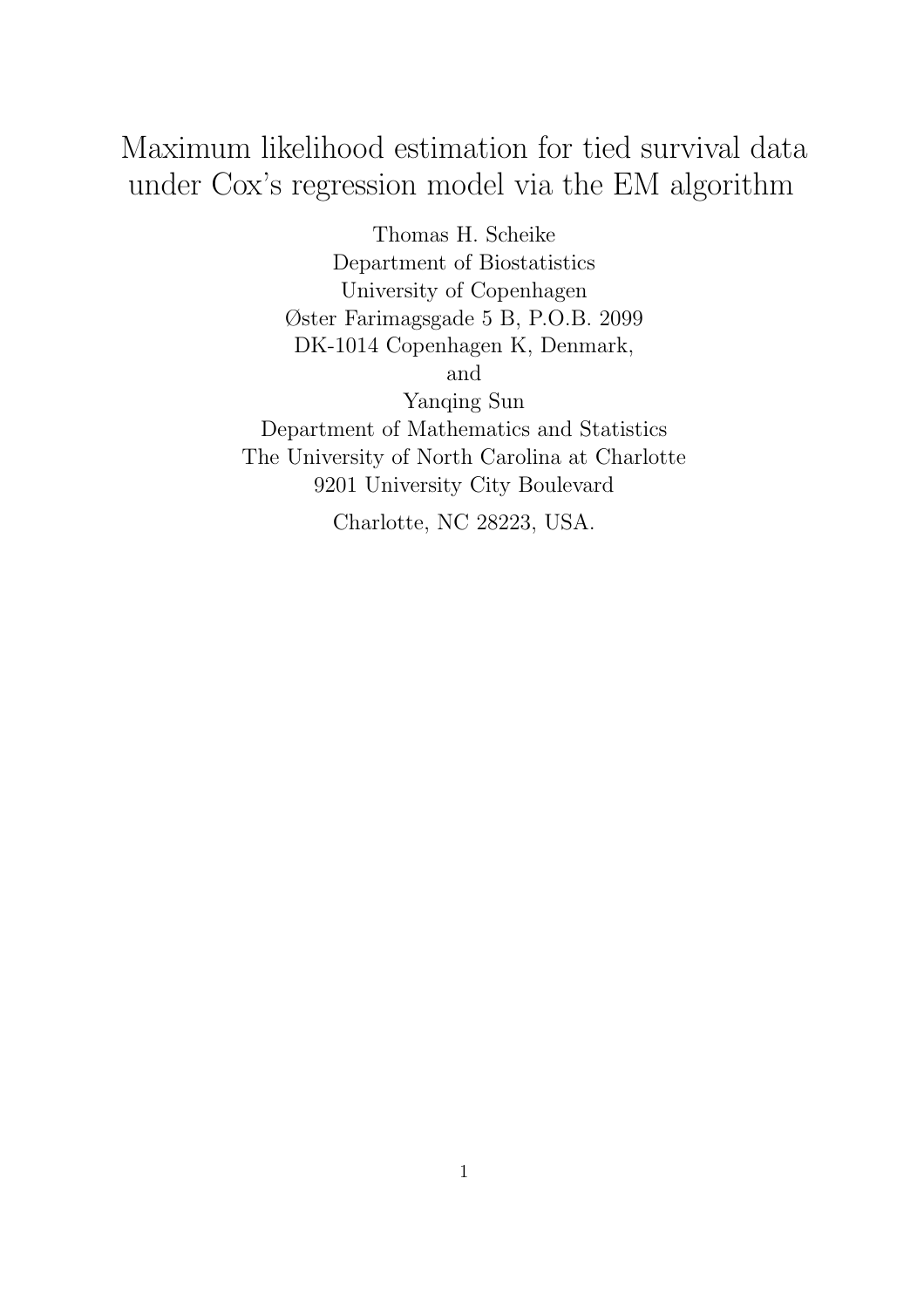# Maximum likelihood estimation for tied survival data under Cox's regression model via the EM algorithm

SUMMARY We consider tied survival data based on Cox's proportional regression model. The standard approaches are the Breslow and Efron approximations and various so called exact methods. All these methods lead to biased estimates when the true underlying model is in fact a Cox model. In this paper we review the methods and suggest a new method based on the missing-data principle using the EM-algorithm that is rather easy to implement, and leads to a score equation that can be solved directly. This score has mean zero.

We also show that all the considered methods have the same asymptotic properties and that there is no loss of efficiency when the tie sizes are bounded or even converge to infinity at a given rate. A simulation study compares the finite sample properties of the methods.

Key words: Cox's regression model; tied survival data; EM algorithm; asymptotics.

### 1 Introduction.

Assume that we have n independent right-censored survival data that follow Cox's regression model. Formally, assume that, for  $1 \leq i \leq n$ , the survival times  $X_i$  and censoring times  $C_i$  are conditionally independent given a *p*-dimensional covariate  $Z_i$ , and that we observe  $U_i = \min(X_i, C_i)$  as well as the censoring indicator  $\delta_i = I(X_i \leq C_i)$ . We assume that given  $Z_i$  the intensity for  $X_i$  is given by

$$
\lambda_i(t) = Y_i(t)\lambda_0(t) \exp(Z_i^T \beta)
$$

where  $Y_i(t) = I(U_i \ge t)$  is the at-risk indicator,  $\lambda_0(t)$  is the non-parametric baseline, and  $\beta$ is the p-dimensional regression coefficients.

Observations based on Cox's regression model will often be subject to additional coarsening that leads to tied survival data, and the objective in this paper is to review the existing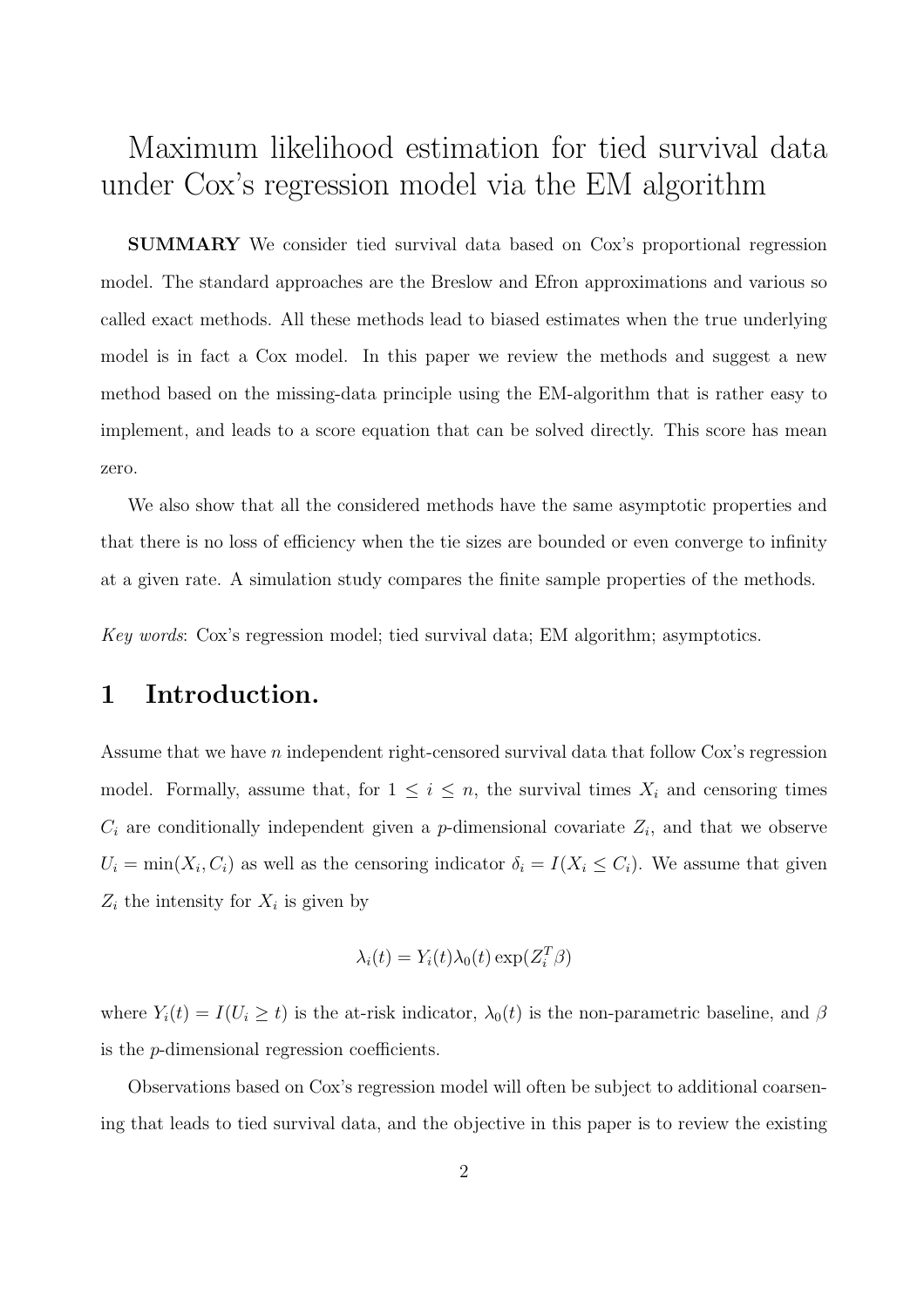methods and suggest a new method that leads to unbiased estimates. In addition we point out that the tied survival data leads to large sample properties equivalent to those based the underlying un-tied survival data. In practice ties are often observed and it is therefore crucial to know how to deal with these.

The standard approaches are the Breslow (1972) or Efron (1977) approximations that are simple to implement; see also Therneau and Grambsch (2000). Let  $T_1$  and  $T_2$  be observed tied survival  $(T_1 = T_2)$  data based on Cox's regression model with two observations tied at this value. Define  $R_i(t) = Y_i(t) \exp(Z_i^T \beta)$ . If the data were untied the partial likelihood contribution from  $T_1$  and  $T_2$  would be either

$$
\frac{R_1(T_1)}{R_1(T_1) + R_2(T_1) + \ldots + R_n(T_1)} \frac{R_2(T_2)}{R_2(T_2) + R_3(T_2) + \ldots + R_n(T_2)}
$$

if  $T_1$  actually came before  $T_2$  or

$$
\frac{R_2(T_2)}{R_1(T_2) + R_2(T_2) + \ldots + R_n(T_2)} \frac{R_1(T_1)}{R_1(T_1) + R_3(T_1) + \ldots + R_n(T_1)}
$$

if  $T_2$  actually came before  $T_1$ .

The Breslow approximation (Breslow, 1972; Peto, 1972), uses  $\sum_i R_i(T_2)$  in both denominators and thus uses the approximation

$$
\frac{R_1(T_1)}{R_1(T_2) + R_2(T_2) + \ldots + R_n(T_2)} \frac{R_2(T_2)}{R_1(T_2) + R_2(T_2) + \ldots + R_n(T_2)}.
$$

The Efron approximation (Efron, 1977), in contrast uses the approximation

$$
\frac{R_1(T_1)}{R_1(T_2) + R_2(T_2) + \ldots + R_n(T_2)} \frac{R_2(T_2)}{0.5(R_1(T_2) + R_2(T_2)) + \ldots + R_n(T_2)}
$$

and thus takes an average of the two relative-risk terms  $R_1(T_2)$  and  $R_2(T_2)$ .

With ties of size k  $(T_1 = T_2 = ... = T_k)$  the Breslow approximation will use

$$
\prod_{i=1}^{k} \frac{R_i(T_1)}{R_1(T_1) + R_2(T_1) + \dots + R_n(T_1)}
$$

and the Efron approximation becomes

$$
\prod_{i=1}^k \frac{R_i(T_i)}{\sum_{j=1}^k \frac{k-i+1}{k}R_j(T_1)+R_{k+1}(T_1)+\ldots+R_n(T_1)}.
$$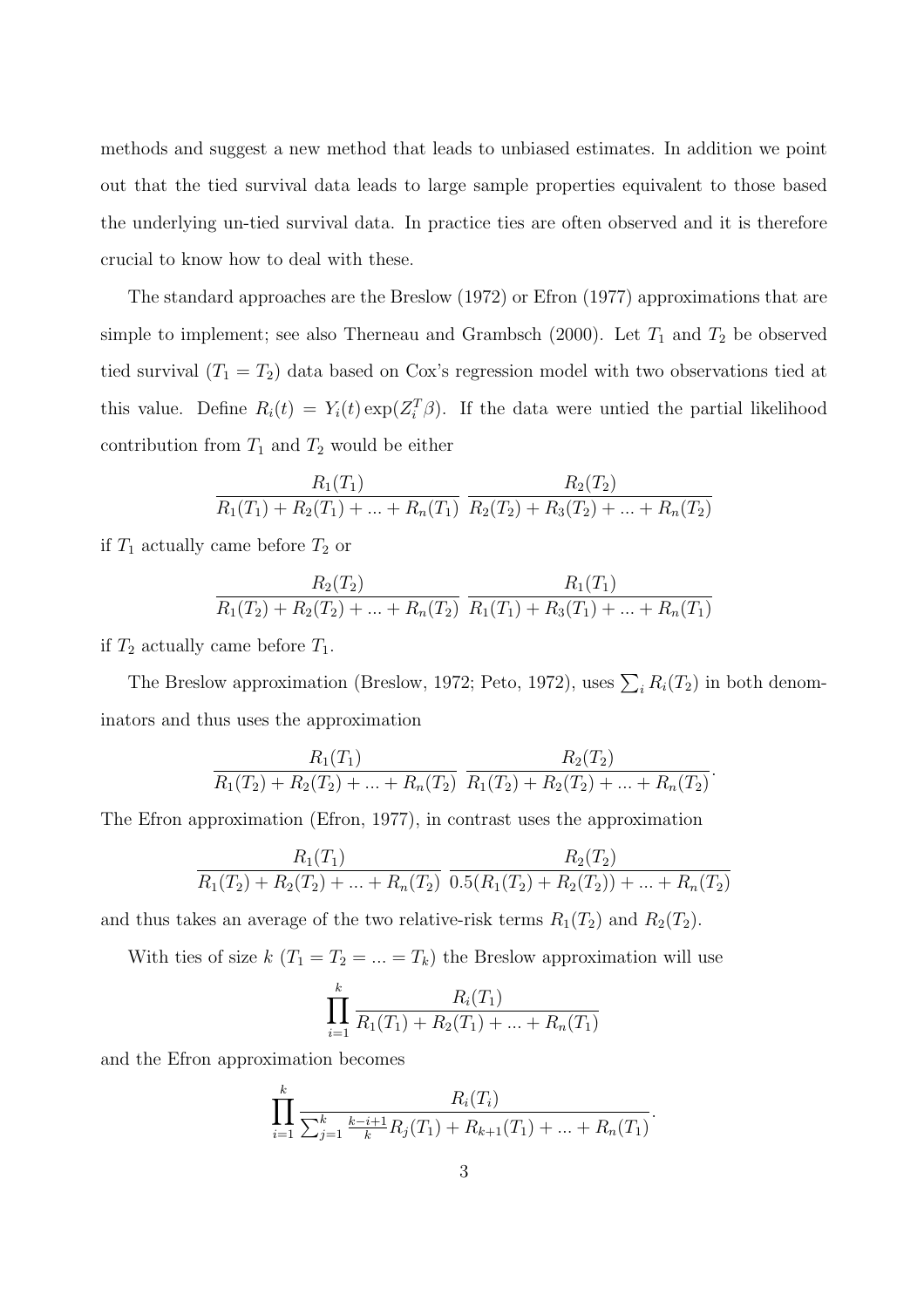Both suggestions will result in score functions whose expectations are not equal to 0, and therefore will lead to biased estimates. The Breslow estimator leads to estimates that are shrunk towards 0. As we will point out later, even though both methods lead to biased estimates their asymptotic performance are, however, equivalent to that of the score based on fully observed un-tied data.

There are several so called exact solutions that involve more extensive computations, but these methods are also ad-hoc and do not appear to improve on the Efron approximation. We omit the details of various exact procedures and refer to Therneau and Grambsch (2000), Kalbfleisch and Prentice (2002) and our simulation study in Section 3. Different statistical softwares may use different exact procedures.

In this paper, we suggest an alternative solution based on the EM-algorithm that is easy to implement and is fully efficient. Our approach is related to the rank-based techniques for interval censored data as described in Satten (1996), but is considerably simpler to implement because we only consider permutations within each tie. The asymptotic properties of the estimators using the EM-algorithm, the Breslow approximation and Efron approximation are derived.

#### 2 An EM procedure for tied survival data

Let  $T_1, ..., T_J$  be distinct ordered survival times with  $n_j$  ties at time  $T_j$ , which are then denoted by  $T_{j,k}$  for  $k = 1, ..., n_j$ . The covariates associated with time  $T_j$  are  $Z_{j,k}$ ,  $k = 1, ..., n_j$ . Let  $n = \sum_{i=1}^{J}$  $j_{i=1}^J n_j$ . We assume that the underlying survival times  $X_i$ ,  $i = 1, ..., n$ , arise from a Cox regression model as described in the beginning of Section 1. We denote these underlying survival times as  $\{T_{j,k}^*, j=1,\ldots,J, k=1,\ldots,n_j\}$ . The  $\{T_{j,k}^*, k=1,\ldots,n_j\}$  are the underlying survival times (unobserved) tied at  $T_j$ . We assume that any two tie-clusters are correctly ordered such that for any  $j < l$ :  $\max_k(T^*_{j,k}) < \min_k(T^*_{l,k})$ . For simplicity we also assume that each tie-cluster consists of either uncensored survival times or censoring times only. Given the observed tied survival times, it is unknown how the covariates  $\{Z_{j,k}, k =$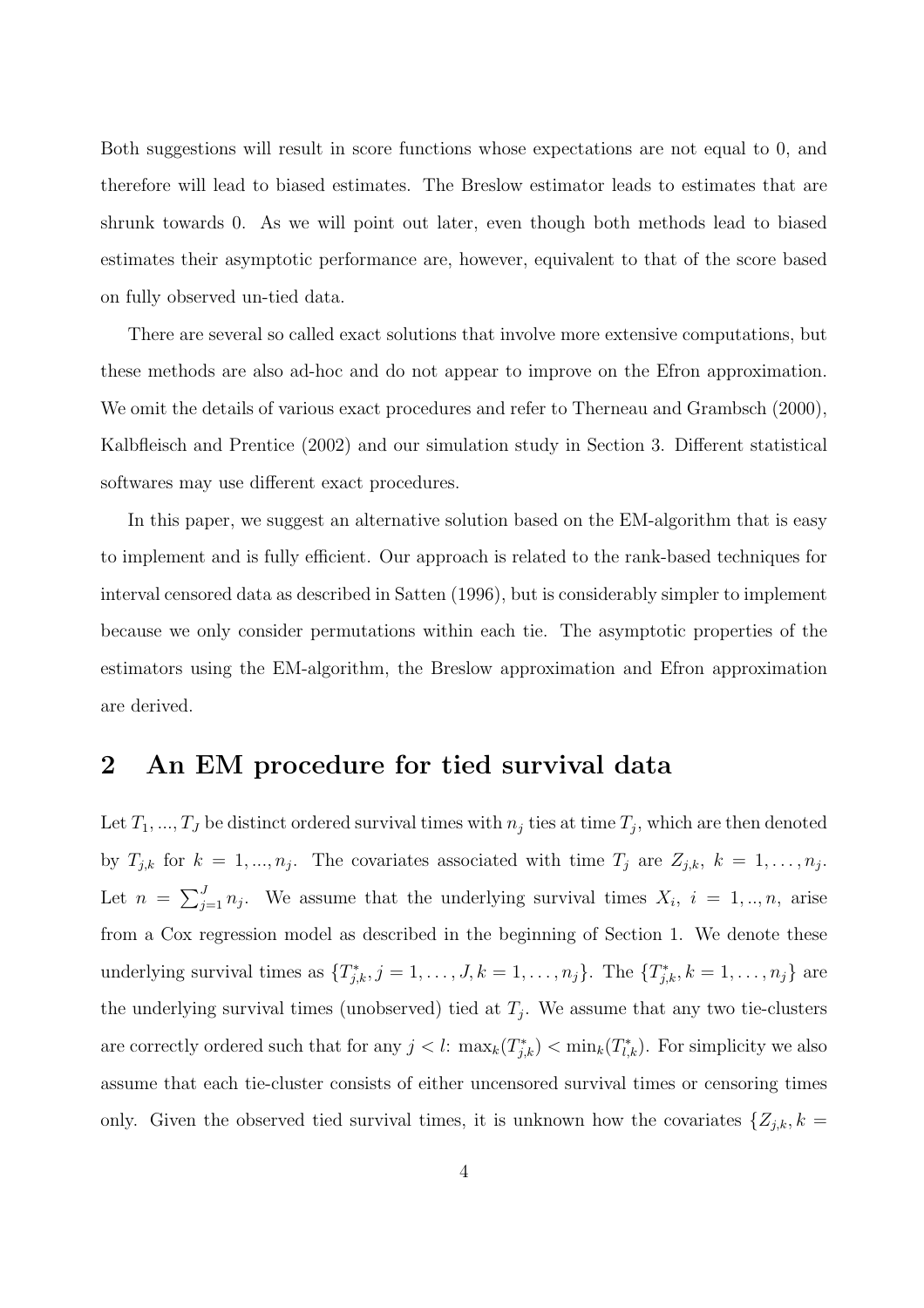$\{1, \ldots, n_j\}$  relate to  $\{T_{j,k}^*, k=1, \ldots, n_j\}$ . We propose an EM-algorithm that deals with this situation to estimate  $\beta$  as well as the cumulative baseline of the Cox model.

For fixed j let  $P(n_j)$  denote the set of all permutations of the  $n_j$  indexes  $\{1, 2, \ldots, n_j\}$ at time  $T_j$ , and let  $p = \{i_1, i_2, \ldots, i_{n_j}\}$  be a permutation of the indexes. The true ordering of the covariates  $\{Z_{j,k}, k = 1, \ldots, n_j\}$  that relate to  $\{T_{j,k}^*, k = 1, \ldots, n_j\}$  is denoted by the random vector  $P_j = \{I_1, I_2, \ldots, I_{n_j}\}\$ and is unobserved.

Let  $N_{j,k}^*(t)$  be the counting process and  $Y_{j,k}^*(t)$  the at risk indicator associated with the survival time  $T_{j,k}^*$  and its censoring indicator. Full data is the situation where we know which covariates correspond to  $T^*_{j,k}$ , thus leading to the triplets

$$
(N_{j,k}^*(t), Y_{j,k}^*(t), Z_{j,I_k}), \ \ j=1,\ldots,J, \ \ k=1,\ldots,n_j,
$$

where  $Z_{j,I_k}$  is the covariate related to the  $(j,k)$ <sup>th</sup> counting process.

We pretend to observe  $\{(N_{j,k}^*(t), Y_{j,k}^*(t)), j = 1, ..., J, k = 1, ..., n_j\}$  and  $\{Z_{j,k}, j = 1, ..., N\}$  $1, \ldots, J, k = 1, \ldots, n_j$ . Where the first index j is for the j<sup>th</sup> distinct tie, and it is unobserved how the second index for  $(N^*, Y^*)$  and Z are related. That is, we do not know to which of the covariates  $Z_{j,1},..., Z_{j,n_j}$  that  $(N^*_{j,k}, Y^*_{j,k})$  is related. We denote this data as  $D^*$ . Later as we shall see the obtained score will not depend on the values  $T_{j,k}^*$ , and therefore will also be an efficient score when these are not observed.

With full data the likelihood can be written as (Andersen, et al., 1993)

$$
L = \prod_{j=1}^{J} \prod_{k=1}^{n_j} \prod_{t \le \tau} (Y_{j,k}^*(t) dA(t) \exp(Z_{j,I_k}^T \beta))^{dN_{j,k}^*(t)} \exp(-\int_0^{\tau} Y_{j,k}^*(t) \exp(Z_{j,I_k}^T \beta) dA(t)),
$$

and the log-likelihood is

$$
l = \sum_{j=1}^{J} \sum_{p \in P(n_j)} I(p = P_j) \sum_{k=1}^{n_j} \left\{ \int_0^{\tau} (\log(dA(t)) + Z_{j,i_k}^T \beta) dN_{j,k}^*(t) - \int_0^{\tau} Y_{j,k}^*(t) \exp(Z_{j,i_k}^T \beta) dA(t) \right\},
$$

where  $A(t) = \int_0^t \lambda_0(s) ds$ .

The expectation of this quantity given the extended version of the data  $D^*$  (where only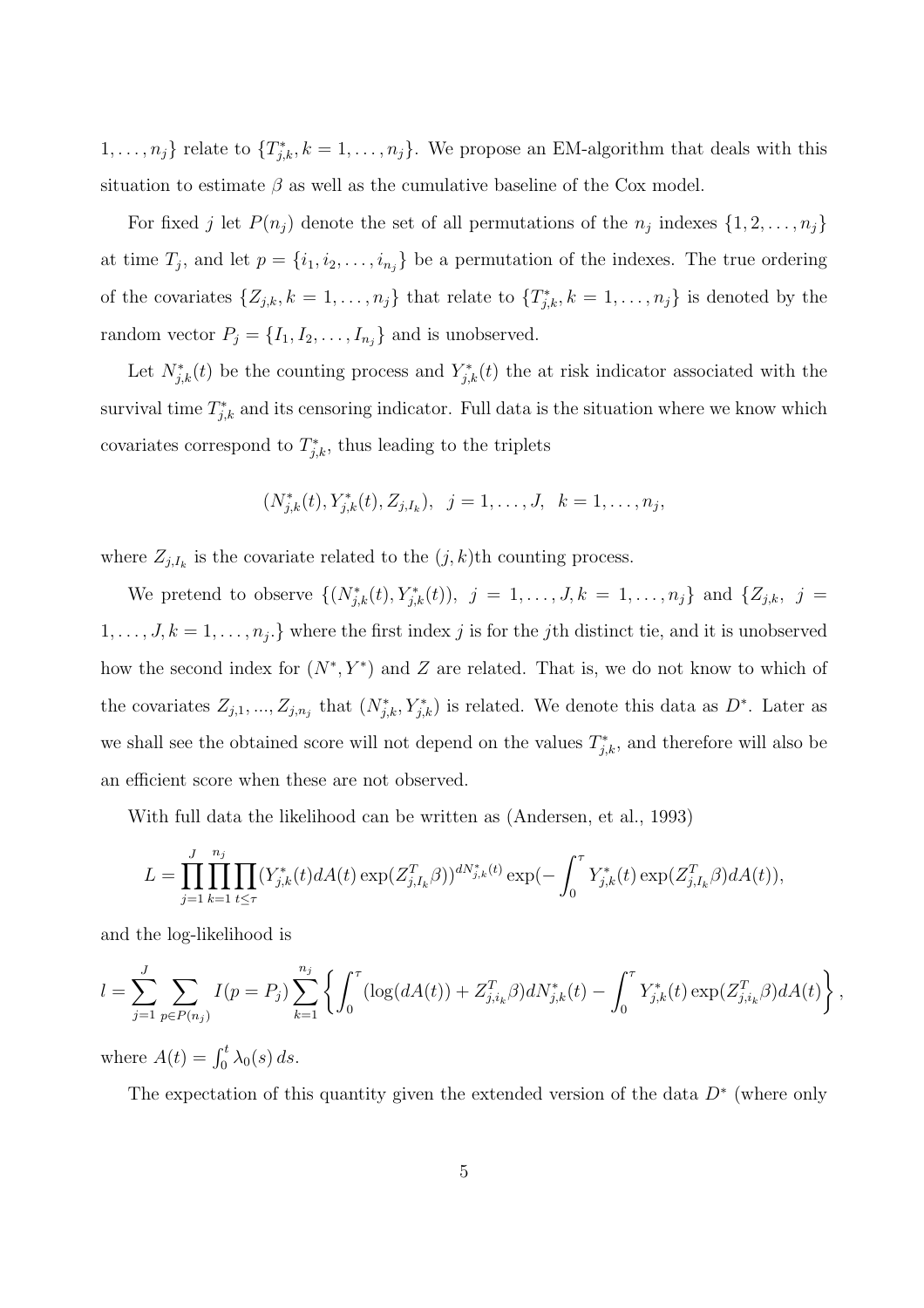the ordering of the covariates related to the survival times within each tie is unobserved) is

$$
E(l|D^*) = \sum_{j=1}^{J} \sum_{p \in P(n_j)} E(I(p = P_j)|D^*)
$$
  

$$
\sum_{k=1}^{n_j} \left\{ \int_0^{\tau} (\log(dA(t)) + Z_{j,i_k}^T \beta) dN_{j,k}^*(t) - \int_0^{\tau} Y_{j,k}^*(t) \exp(Z_{j,i_k}^T \beta) dA(t) \right\}.
$$

Let  $w_p(j, \beta^m) = E(I(p = P_j)|D^*, \beta^m)$ . For uncensored survival times  $T_{j,1}^*, \ldots, T_{j,n_j}^*$  that are included in  $D^*$  this expectation is nothing but Cox's partial likelihood for the data points in the jth tie-cluster

$$
w_p(j,\beta^m) = E(I(P_j = \{i_1,..,i_{n_j}\}|D^*,\beta^m) = \prod_{k=1}^{n_j} \frac{\exp(Z_{j,i_k}^T \beta^m)}{\sum_{l \ge k} \exp(Z_{j,i_l}^T \beta^m)}.
$$
(1)

It is clear that  $\sum_{p\in P(n_j)} w_p(j, \beta^m) = 1$ . If the jth cluster consists of only censored survival times, then the weights  $w_p(j, \beta^m)$  needs not to be calculated as it should become clear in the discussion following the score function (2). We also note that  $w_p(j, \beta^m)$  depends on the previous estimate of the parameters only through  $\beta^m$ . This is the E-step in the EMalgorithm.

Define

$$
S_v^{EM}(t, \beta, \beta^m) = \sum_{j=1}^J \sum_{p \in P(n_j)} w_p(j, \beta^m) \sum_{k=1}^{n_j} Z_{j, i_k}^{\otimes v} Y_{j, k}^*(t) \exp(Z_{j, i_k}^T \beta),
$$

for  $v = 0, 1, 2$ , where  $Z_{j,i_k}^{\otimes 0} = 1$ ,  $Z_{j,i_k}^{\otimes 1} = Z_{j,i_k}$ ,  $Z_{j,i_k}^{\otimes 2} = Z_{j,i_k} (Z_{j,i_k})^T$ .

The derivative  $E(l|D^*)$  with respect to  $dA(t)$  gives

$$
\sum_{j=1}^J \sum_{p \in P(n_j)} w_p(j,\beta^m) \sum_{k=1}^{n_j} \left\{ \frac{dN^*_{j,k}(t)}{dA(t)} - Y^*_{j,k}(t) \exp(Z_{j,i_k}^T \beta) \right\}.
$$

The root of the estimating function is solved as

$$
d\hat{A}(t) = \frac{dN^*_{\cdot,\cdot}(t)}{S_0^{EM}(t,\beta,\beta^m)},
$$

where  $N^*_{.,.}(t) = \sum_{j,k} N^*_{j,k}(t)$ .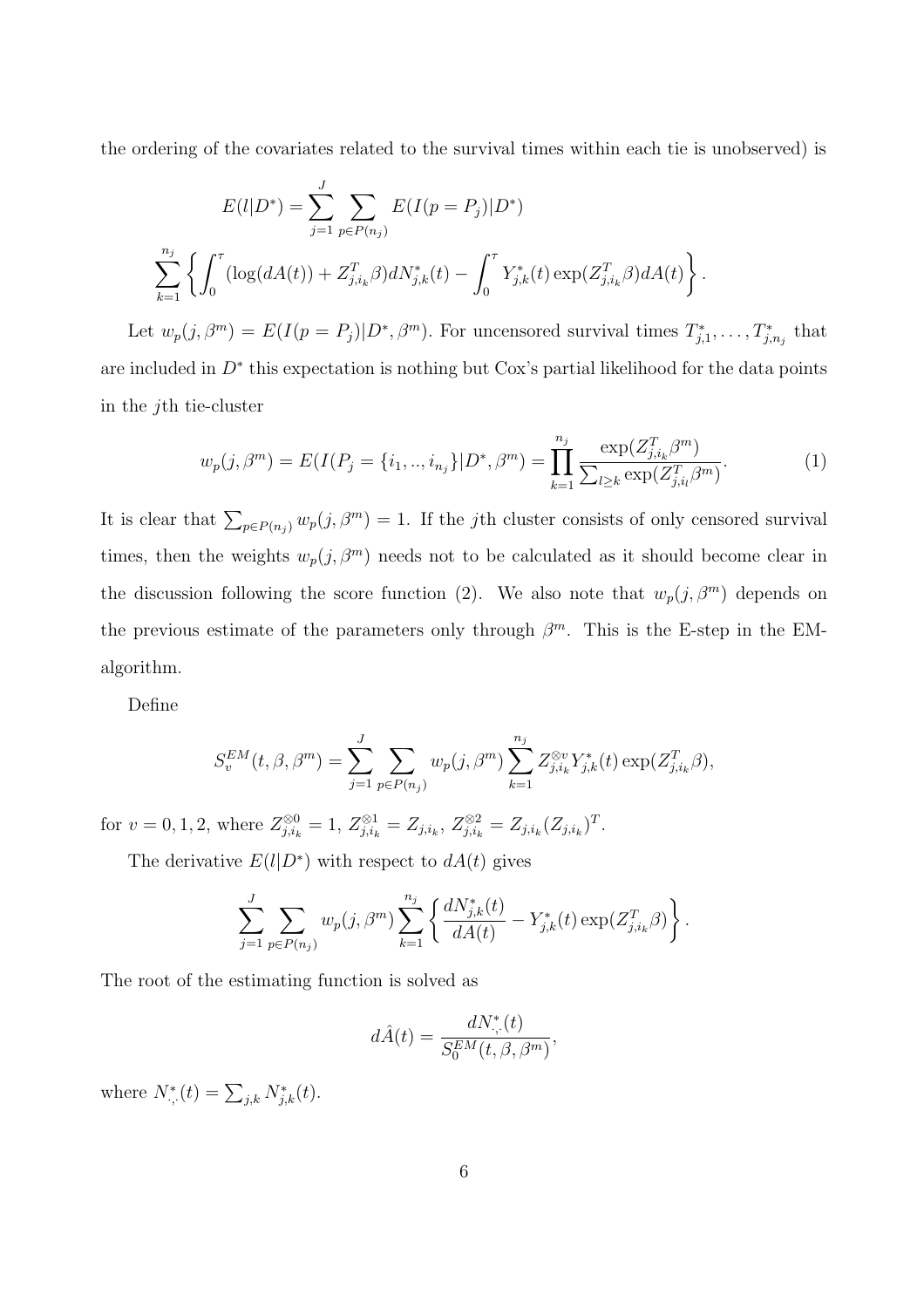The score with respect to  $\beta$  for fixed weights  $w_p(j, \beta^m)$  becomes (with the above solution for  $dA$ )

$$
U_{EM}(\beta) = \sum_{j=1}^{J} \sum_{p \in P(n_j)} w_p(j, \beta^m) \left\{ \sum_{k=1}^{n_j} \int_0^{\tau} Z_{j,i_k} dN_{j,k}^*(t) - \int_0^{\tau} Z_{j,i_k} Y_{j,k}^*(t) \exp(Z_{j,i_k}^T \beta) d\hat{A}(t) \right\}
$$
  

$$
= \sum_{j=1}^{J} \sum_{p \in P(n_j)} w_p(j, \beta^m) \sum_{k=1}^{n_j} \int_0^{\tau} (Z_{j,i_k} - \frac{S_1^{EM}(t, \beta, \beta^m)}{S_0^{EM}(t, \beta, \beta^m)}) dN_{j,k}^*(t).
$$
 (2)

The score (2) depends on the weights for censored clusters on through  $S_v^{EM}(t, \beta, \beta^m)$  at uncensored survival times. At an uncensored survival time  $t = T^*_{j,k}$  in the jth tie cluster,  $\sum_{k=1}^{n'_j} Z_{j',i}^{\otimes v}$  $\int_{j',i_k}^{\otimes v} Y^*_{j',k}(t) \exp(Z^T_{j',i_k}\beta)$  does not depend on permutations for  $j' \neq j$  since the risk indicators for all subjects in other tie clusters are either 0 or 1. Since  $\sum_{p\in P(n_j)} w_p(j, \beta^m) = 1$ , the score (2) does not depend on the weights of clusters whose survival times are censored.

When the covariates are time-independent,  $\sum_{j=1}^{J}$  $\sum_{k=1}^{n_j} \int_0^{\tau} Z_{j,i_k} dN_{j,k}^*(t)$  does not depend on the pairing between  $N_{j,k}^*(t)$  and  $Z_{j,i_k}$ , since  $\sum_{p \in P(n_j)} w_p(j,\beta^m) = 1$ . This yields

$$
U_{EM}(\beta) = \sum_{j=1}^{J} \sum_{k=1}^{n_j} \int_0^{\tau} (Z_{j,r_k} - \frac{S_1^{EM}(t,\beta,\beta^m)}{S_0^{EM}(t,\beta,\beta^m)}) dN_{j,k}^*(t), \tag{3}
$$

where  $(r_1, \ldots, r_{n_j})$  is any ordering of the covariates. This score function for  $\beta$  depends only on the ordering of tie clusters, not on the actual values  $T_{j,k}^*$ .

Note that  $S_v^{EM}(t, \beta, \beta^m)$  in the EM-algorithm is solved for fixed weights  $w_p(j, \beta^m)$  that depends on the iterative values  $\beta^m$ . When converged the score function (3) will satisfy that  $\hat{\beta} = \beta^m$ . Therefore nonparametric maximum likelihood estimator will therefore solve the score equation

$$
U(\beta) = \sum_{j=1}^{J} \sum_{k=1}^{n_j} \int_0^{\tau} (Z_{j,r_k} - \frac{S_1^{EM}(t,\beta,\beta)}{S_0^{EM}(t,\beta,\beta)}) dN_{j,k}^*(t), \tag{4}
$$

The asymptotic properties of  $\hat{\beta}$  will follow by analyzing the asymptotic properties of this score in the next section.

Based on  $\hat{\beta}$  we estimate the cumulative baseline function by

$$
\hat{\Lambda}_0(t) = \int_0^t \frac{1}{S_0^{EM}(s, \hat{\beta}, \hat{\beta})} dN^*_{\cdot, \cdot}(s)
$$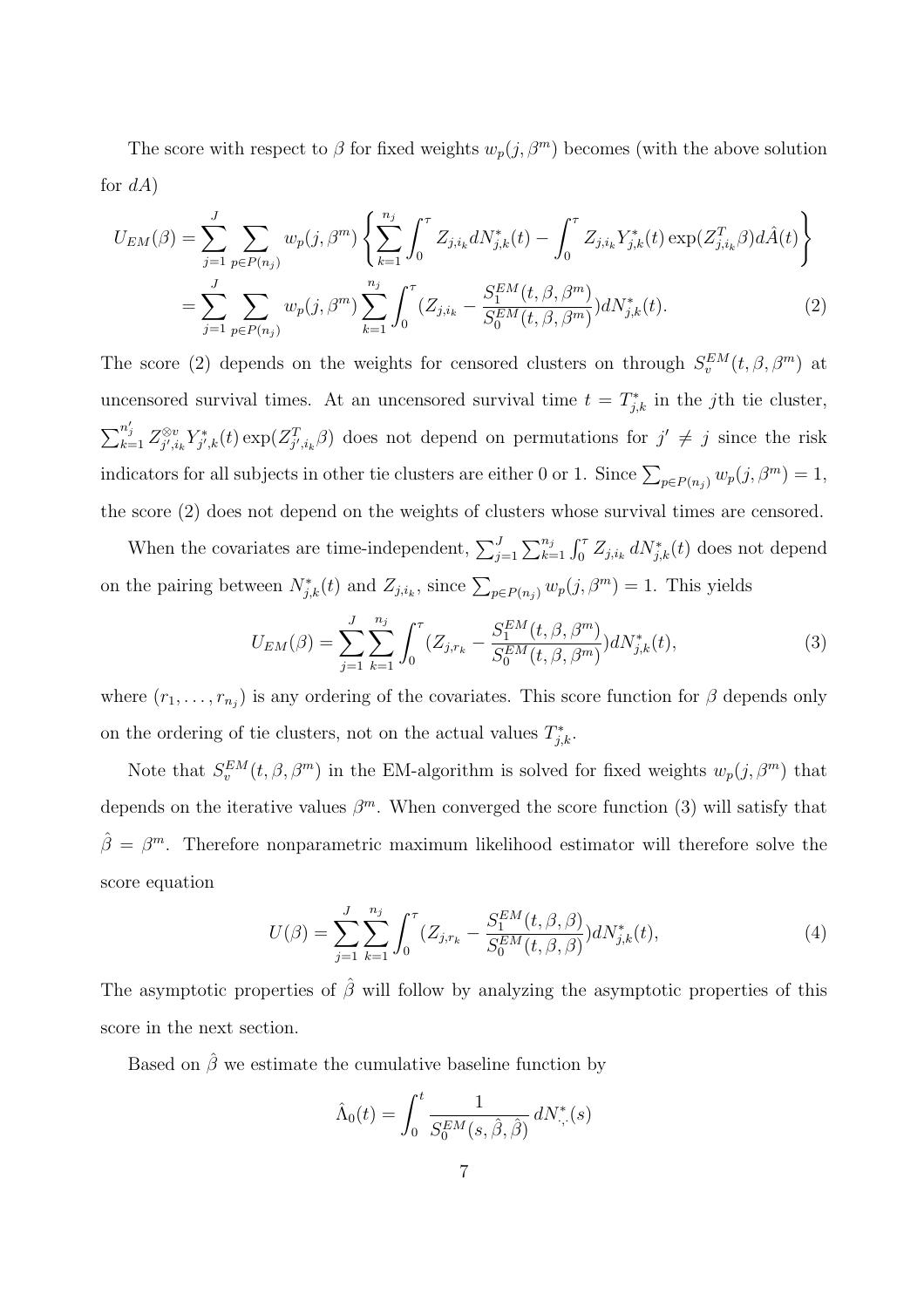This estimate depends on the actual values  $T_{j,k}^*$ .

One nice property of this score is that it is simple to implement and that one only needs to consider permutations within each tie. Further, one key property is that the score has mean 0. To see this we note that one particular ordering of the covariates is the un-observed true  $P_j = \{I_1, \ldots, I_{n_j}\}$ . Let  $Z_{j,I_k}$  be the covariate related to  $N_{j,k}^*(t)$ ,  $k = 1, \ldots, n_j$ . The score (4) can be written as

$$
U(\beta) = \sum_{j=1}^{J} \sum_{k=1}^{n_j} \int_0^{\tau} (Z_{j,I_k} - \frac{S_1^{EM}(t,\beta,\beta)}{S_0^{EM}(t,\beta,\beta)}) dN_{j,k}^*(t).
$$

Let  $F_t^*$  is the history associated with  $(N^*_{j,k}(t), Y^*_{j,k}(t), Z_{j,k}), j = 1, ..., n, k = 1, ..., n_j$ , and  $P_j$ gives the ordering of covariates. The mean of  $U(\beta)$  evaluated at the true value  $\beta_0$  equals

$$
\sum_{j=1}^{J} \sum_{k=1}^{n_j} E\bigg[ \int_0^{\tau} (Z_{j,I_k} - \frac{S_1^{EM}(t,\beta,\beta)}{S_0^{EM}(t,\beta,\beta)}) dN_{j,k}^*(t) \bigg]
$$
\n
$$
= \sum_{j=1}^{n} \sum_{k=1}^{n_j} E\bigg[ E\bigg( \int_0^{\tau} (Z_{j,I_k} - \frac{S_1^{EM}(t,\beta,\beta)}{S_0^{EM}(t,\beta,\beta)}) dN_{j,k}^*(t) | F_t^*, P_j \bigg) \bigg]
$$
\n
$$
= \sum_{j=1}^{J} \sum_{k=1}^{n_j} E\bigg[ \int_0^{\tau} (Z_{j,I_k} - \frac{S_1^{EM}(t,\beta,\beta)}{S_0^{EM}(t,\beta,\beta)}) Y_{j,k}^*(t) \exp(Z_{j,I_k}^T \beta_0) dt \bigg] = 0,
$$

since

$$
\sum_{j=1}^{J} \sum_{k=1}^{n_j} E\left(Y_{j,k}^*(t) \exp(Z_{j,I_k}^T \beta_0) \frac{S_1^{EM}(t, \beta, \beta)}{S_0^{EM}(t, \beta, \beta)} \middle| D^* \right) = S_1^{EM}(t, \beta, \beta),
$$
  

$$
\sum_{j=1}^{J} \sum_{k=1}^{n_j} E(Y_{j,k}^*(t) Z_{j,I_k} \exp(Z_{j,I_k}^T \beta_0) \middle| D^* \right) = S_1^{EM}(t, \beta, \beta).
$$

# 3 Asymptotic properties

The score equation (4) is derived under the assumption that each tie-cluster consists of either uncensored survival times or censoring times. The EM-algorithm can be extended to deal the situation where censored values are tied with survival times, but formulae becomes more complicated. Each uncensored failure time contributes one term to the score (4), while a censored failure time cluster contributes only through the at risk sets in  $S_v(t, \beta, \beta), v = 0, 1$ .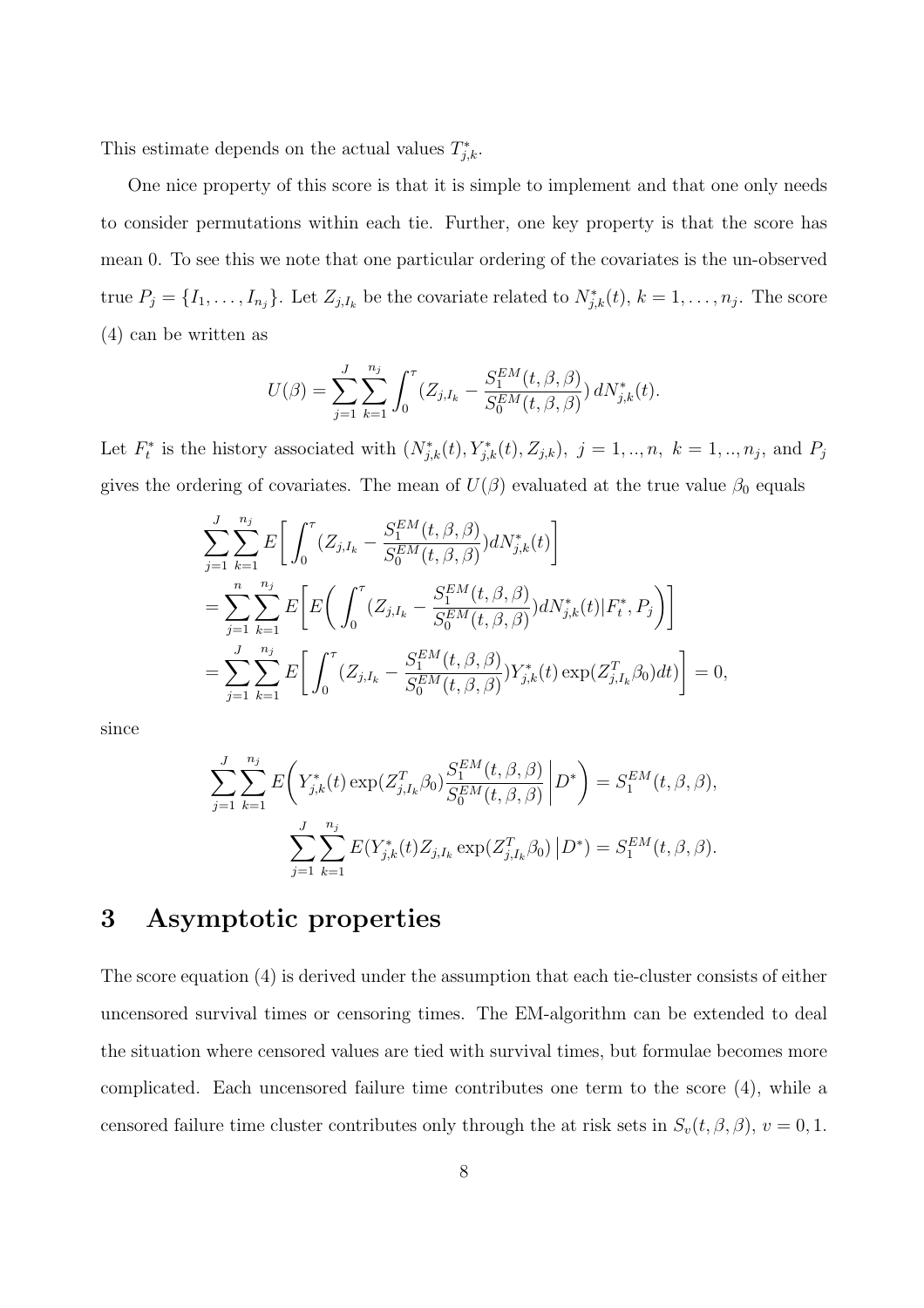As we noted the score (4) does not depend on the permutations of covariates within each tie cluster. One particular ordering of the covariates is the un-observed true  $P_j = \{I_1, \ldots, I_{n_j}\}.$ So let  $Z_{j,I_k}$  be the covariate related to  $N_{j,k}^*(t)$ ,  $k = 1, \ldots, n_j$ . Thus, the score (4) can be written as

$$
U(\beta) = \sum_{j=1}^{J} \sum_{k=1}^{n_j} \int_0^{\tau} \left( Z_{j,I_k} - \frac{S_1^{EM}(t,\beta,\beta)}{S_0^{EM}(t,\beta,\beta)} \right) dN_{j,k}^*(t).
$$

Now we denote  $\{(N_{j,k}^*(t), Y_{j,k}^*(t), Z_{j,I_k}), j = 1, \ldots, J, k = 1, \ldots, n_j\}$  by its original iid version  $\{(N_i(t), Y_i(t), Z_i), i = 1, ..., n\}$ . Define

$$
S_v(t,\beta) = \sum_{j=1}^J \sum_{k=1}^{n_j} Z_{j,I_k}^{\otimes v} Y_{j,k}^*(t) \exp(Z_{j,I_k}^T \beta) = \sum_{i=1}^n Z_i^{\otimes v} Y_i(t) \exp(Z_i^T \beta)
$$

for  $v = 0, 1, 2$ . Let  $s_v(t, \beta) = E(Z_i^{\otimes v} Y_i(t) \exp(Z_i^T \beta))$  and

$$
\Sigma(\beta) = \int_0^\tau \left( \frac{s_2(t,\beta)}{s_0(t,\beta)} - \left( \frac{s_1(t,\beta)}{s_0(t,\beta)} \right)^{\otimes 2} \right) s_0(t,\beta) \lambda_0(t) dt.
$$
 (5)

Also for  $v = 0, 1$ , let

$$
R_v(t,\beta) = \sum_{j=1}^J \sum_{p \in P(n_j)} \sum_{k=1}^{n_j} Z_{j,i_k}^{\otimes v} Y_{j,k}^*(t) \exp(Z_{j,i_k}^T \beta) \left(\frac{\partial w_p(j,\beta)}{\partial \beta}\right)^T.
$$

Then

$$
-\partial U(\beta)/\partial \beta = \sum_{j=1}^{J} \sum_{k=1}^{n_j} \int_0^{\tau} \left( \frac{S_2^{EM}(t, \beta, \beta)}{S_0^{EM}(t, \beta, \beta)} - \left( \frac{S_1^{EM}(t, \beta, \beta)}{S_0^{EM}(t, \beta, \beta)} \right)^{\otimes 2} \right) dN_{j,k}^*(t) + \sum_{j=1}^{J} \sum_{k=1}^{n_j} \int_0^{\tau} \left( \frac{R_1(t, \beta)}{S_0^{EM}(t, \beta, \beta)} - \left( \frac{S_1^{EM}(t, \beta, \beta)R_0(t, \beta)}{(S_0^{EM}(t, \beta, \beta))^2} \right) \right) dN_{j,k}^*(t).
$$
 (6)

Let  $||z||$  be the Euclidean metric of a vector or matrix z. The following list of regularity conditions is assumed for the large sample results.

- (A.1)  $\int_0^{\tau} \lambda_0(t) dt < \infty;$
- (A.2) There is a constant  $b > 2$  and a neighborhood  $\beta$  of  $\beta_0$  such that, for  $v = 0, 1, 2$ ,  $\sup_{\beta \in \mathcal{B}} E(||Z_i||^{vb} \exp(b||\beta|| \cdot ||Z_i||)) < \infty;$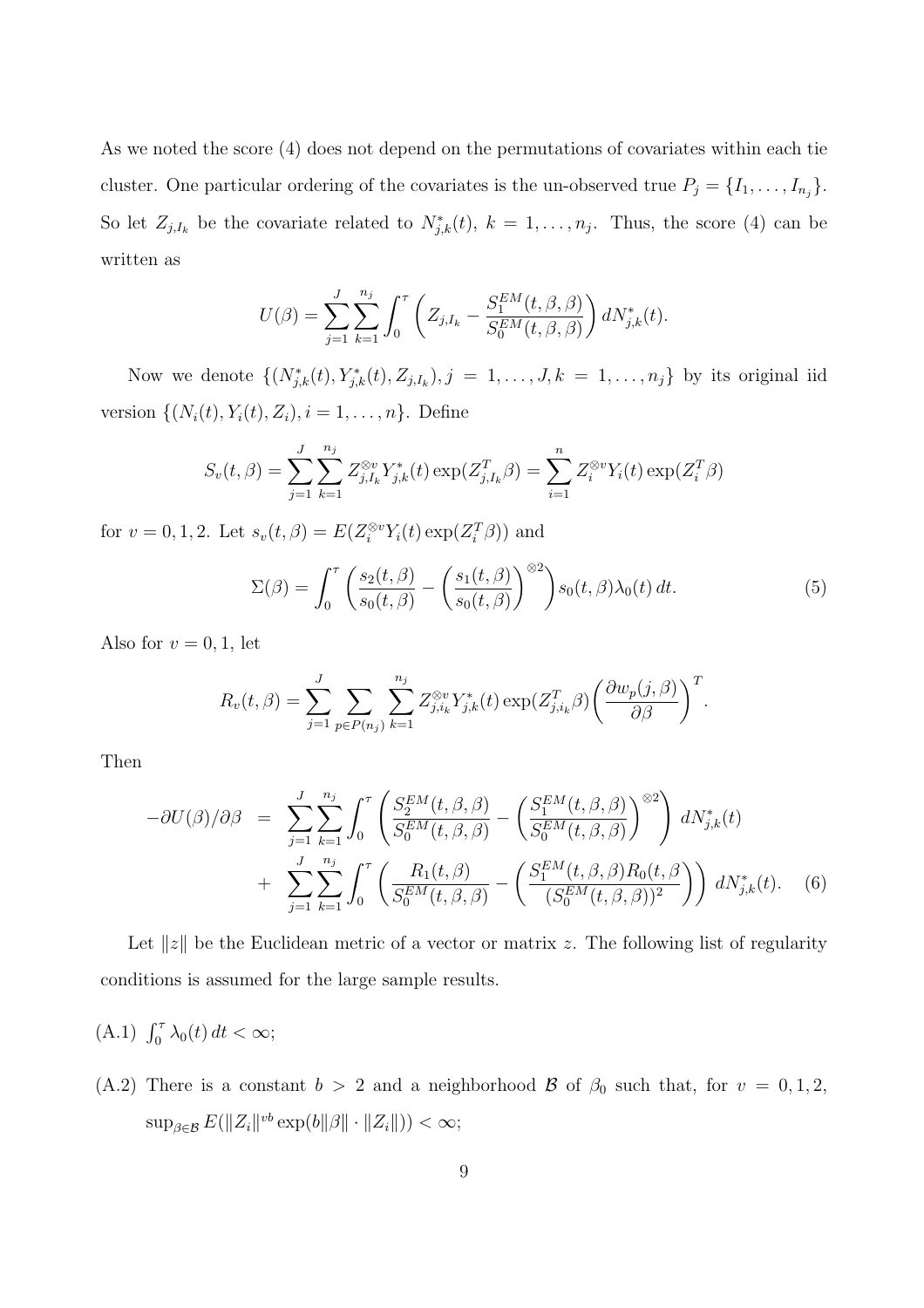(A.3)  $P(Y(t) = 1$  for  $t \in [0, \tau]) > 0$ ;

(A.4)  $\Sigma(\beta_0)$  is positive definite.

It follows from Theorem 4.1 of Gill and Andersen (1982) that  $\sup_{t\in[0,\tau],\beta\in\mathcal{B}}\|n^{-1}S_v(t,\beta)$  $s_v(t, \beta)$ || $\xrightarrow{P}$ -0. In the following, we present a lemma to be used in proving the asymptotic results for  $\hat{\beta}$ .

**Lemma 1** Assume that the condition (A.2) is satisfied and that  $\max_{1 \leq j \leq J} n_j = O_p(n^a)$  for  $0 \le a < \frac{1}{2} - \frac{1}{b}$  $\frac{1}{b}$  holds for the tie sizes. Then

(a) 
$$
\sup_{t \in [0,\tau]} |n^{-1/2}(S_v^{EM}(t,\beta,\beta) - S_v(t,\beta))| = o_p(1)
$$
 for  $\beta \in \mathcal{B}$  and  $v = 0,1,2$ .

(b)  $\sup_{t \in [0,\tau]} |n^{-1}R_v(t,\beta)| = o_p(1)$  for  $\beta \in \mathcal{B}$  and  $v = 0,1$ .

*Proof.* Note that at each time t, if the tied cluster j failed before or after t, then  $Y_{j,k}^*(t) =$ 0 or 1 for all  $k$  depending on whether the j<sup>th</sup> cluster fails before  $t$  or after  $t$ , in which case  $\sum_{k} Z_{j,i_k}^{\otimes v}$  $\int_{j,i_k}^{\otimes v} Y_{j,k}^*(t) \exp(Z_{j,i_k}^T \beta)$  does not depend on the permutation of indices. And since  $\sum_{p \in P(n_j)} w_p(j, \beta^m) = 1$  and  $\sum_{p \in P(n_j)} w_p(j, \beta^m)$  $\frac{\partial w_p(j,\beta^m)}{\partial \beta} = 0$ , it follows that

$$
\sum_{p \in P(n_j)} w_p(j, \beta^m) \sum_{k=1}^{n_j} Z_{j, i_k}^{\otimes v} Y_{j,k}^*(t) \exp(Z_{j, i_k}^T \beta) = \sum_{k=1}^{n_j} Z_{j, I_k}^{\otimes v} Y_{j,k}^*(t) \exp(Z_{j, I_k}^T \beta) \tag{7}
$$

$$
\sum_{p \in P(n_j)} \sum_{k=1}^{n_j} Z_{j,i_k}^{\otimes v} Y_{j,k}^*(t) \exp(Z_{j,i_k}^T \beta) \left( \frac{\partial w_p(j, \beta^m)}{\partial \beta} \right)^T = 0.
$$
 (8)

The equations (7) and (8) do not hold for at most one tie cluster at each time under the assumption  $\max_k(T^*_{j,k}) < \min_k(T^*_{l,k})$  for any  $j < l$ . Hence the jth term in  $S_v^{EM}(t, \beta, \beta)$  and the jth term in  $S_v(t, \beta)$  are equal except for at most one cluster.

The assertion (a) follows by proving that both the terms,  $\sum_{p \in P(n_j)} w_p(j, \beta^m) \sum_{k=1}^{n_j} w_k(j, \beta^m)$  $\frac{n_j}{k=1}\,Z_{j,i_k}^{\otimes v}$  $\sum_{j,i_k}^{\otimes v} Y_{j,k}^*(t)$  $\exp(Z_{j,i_k}^T \beta)$  and  $\sum_{k=1}^{n_j} Z_{j,r_i}^{\otimes v}$  $\int_{j,r_k}^{\otimes v} Y_{j,k}^*(t) \exp(Z_{j,r_k}^T \beta),$  are at the order of  $O_p(n^{1/2-\delta})$ , for some  $\delta > 0$ , uniformly in  $j \in \{1, \ldots, J\}$ ,  $p \in P(n_j)$  and  $t \in [0, \tau]$ , for  $v = 0, 1, 2$ . Note that both of the terms are bounded by  $(\max_j n_j) \|Z\|_{(n)}^v \exp(||Z\|_{(n)} ||\beta||)$ , where  $||Z\|_{(n)}$  is the maximum of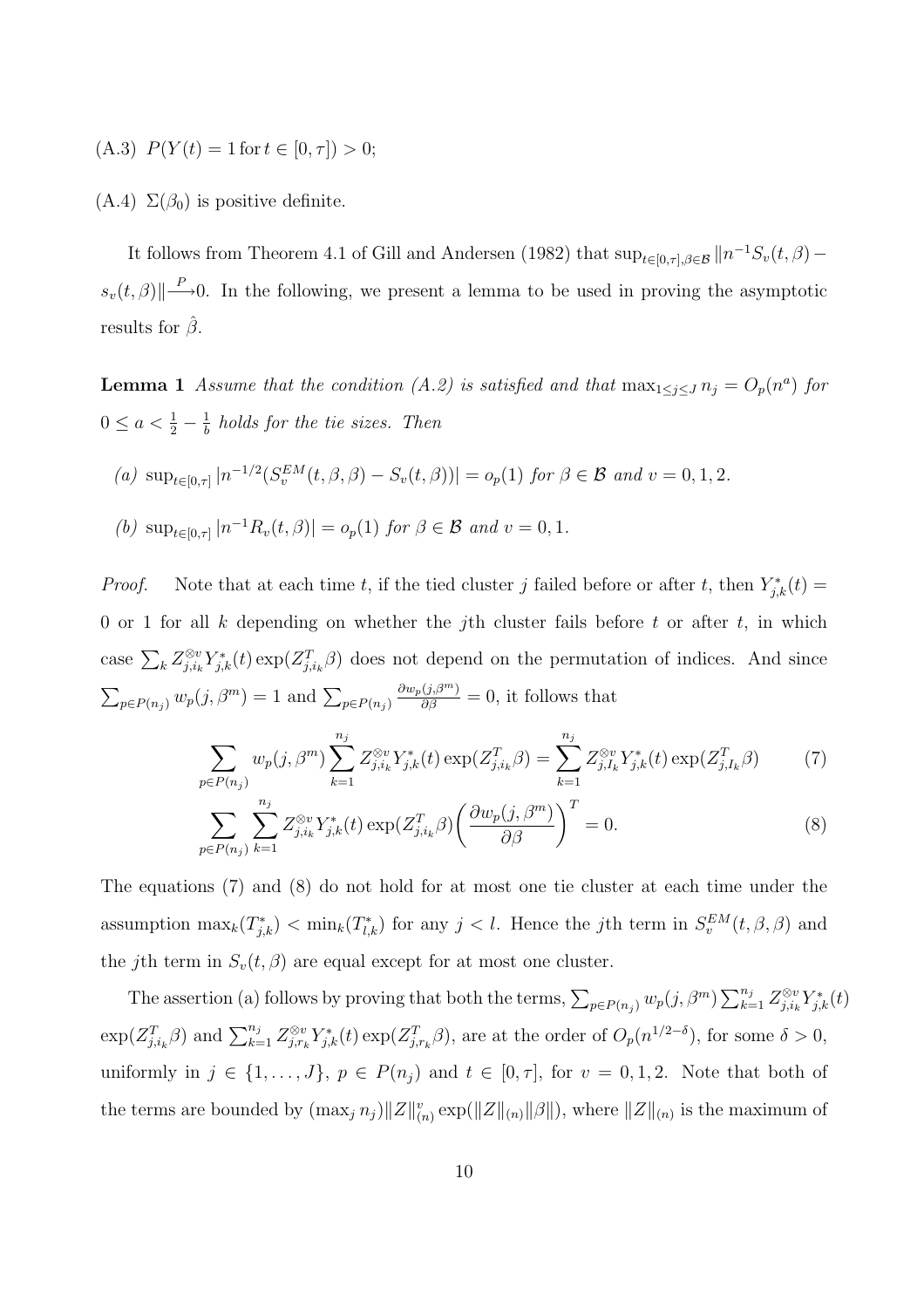$||Z_i||, i = 1, \ldots, n$ . Since  $\max_j n_j = O_p(n^a)$ , it suffices to show that  $n^a ||Z||_{(n)}^v \exp(||Z||_{(n)} ||\beta||) =$  $O_p(n^{1/2-\delta})$ , for some  $\delta > 0$ . Let  $F(x)$  be the distribution function of  $||Z_i||^v \exp(||Z_i|| ||\beta||)$ . Then

$$
P(||Z||_{(n)}^v \exp(||Z||_{(n)} ||\beta|| > n^{1/2 - \delta - a}) = P(\max_{1 \le i \le n} ||Z_i||^v \exp(||Z_i|| ||\beta|| > n^{1/2 - \delta - a})
$$
  
= 
$$
1 - \left[1 - \frac{n(1 - F(n^{1/2 - \delta - a}))}{n}\right]^n.
$$
 (9)

Since  $n(1 - F(n^{1/2-\delta-a})) \leq n^{1+b(-1/2+\delta+a)} \int_{n^{1/\delta}}^{\infty}$  $\int_{n^{1/2-\delta-a}}^{\infty} x^b dF(x) = o(n^{1+b(-1/2+\delta+a)}) = o(1)$ , by choosing  $0 < \delta < \frac{1}{2} - \frac{1}{b} - a$ , the right hand side of (9) goes to 0 as  $n \to \infty$ . Hence  $||Z||_{(n)}^v \exp(||Z||_{(n)}||\beta||) = O_p(n^{1/2-\delta-a}),$  for  $v = 0, 1, 2$ . This proves part (a).

To prove part (b), following the argument that leads to (8), we note that

$$
\sup_{0 \le t \le \tau} \|R_v(t,\beta)\| \le \sup_{0 \le t \le \tau} \max_{1 \le j \le J} \left\| \sum_{p \in P(n_j)} \sum_{k=1}^{n_j} Z_{j,i_k}^{\otimes v} Y_{j,k}^*(t) \exp(Z_{j,i_k}^T \beta) \left( \frac{\partial w_p(j,\beta)}{\partial \beta} \right)^T \right\|
$$
  

$$
\le (\max_{1 \le j \le J} n_j) \|Z\|_{(n)}^v \exp(\|Z\|_{(n)} \|\beta\|) \max_{1 \le j \le J} \sum_{p \in P(n_j)} \left\| \frac{\partial w_p(j,\beta)}{\partial \beta} \right\|
$$
  

$$
= O_p(n^{1/2-\delta}) \max_{1 \le j \le J} \sum_{p \in P(n_j)} \left\| \frac{\partial w_p(j,\beta)}{\partial \beta} \right\|.
$$

Since  $w_p(j, \beta^m)$  is the Cox's partial likelihood for the jth cluster of a given permutation,

$$
\frac{\partial w_p(j,\beta)}{\partial \beta} = \frac{\partial \exp(\log w_p(j,\beta))}{\partial \beta} = w_p(j,\beta) \frac{\partial \log w_p(j,\beta)}{\partial \beta}
$$

$$
= w_p(j,\beta) \sum_{k=1}^{n_j} \int_0^\tau \left( Z_{j,i_k} - \frac{\sum_{k=1}^{n_j} Z_{j,i_k} Y_{j,k}^*(t) \exp(Z_{j,i_k}^T \beta)}{\sum_{k=1}^{n_j} Y_{j,k}^*(t) \exp(Z_{j,i_k}^T \beta)} \right) dN_{j,k}^*(t).
$$

We have

$$
\max_{1 \leq j \leq J} \sum_{p \in P(n_j)} \left\| \frac{\partial w_p(j,\beta)}{\partial \beta} \right\| \leq 2 \left( \max_{1 \leq j \leq J} n_j \right) \|Z\|_{(n)} \sum_{p \in P(n_j)} w_p(j,\beta) = O_p(n^{1/2-\delta}).
$$

This is followed by  $\sup_{0 \le t \le \tau} ||R_v(t, \beta)|| = O_p(n^{1-2\delta})$ . This completes the proof.  $\Box$ 

**Theorem 1** Assume that the conditions  $(A.1)$ – $(A.4)$  are satisfied and that  $\max_{1 \leq j \leq J} n_j =$  $O_p(n^a)$  for  $0 \le a < \frac{1}{2} - \frac{1}{b}$  $\frac{1}{b}$  holds for the tie sizes. Then  $\hat{\beta} \rightarrow \beta_0$  and  $\sqrt{n}(\hat{\beta} - \beta_0) \rightarrow N(0, \Sigma^{-1}(\beta_0)),$ as  $n \to \infty$ .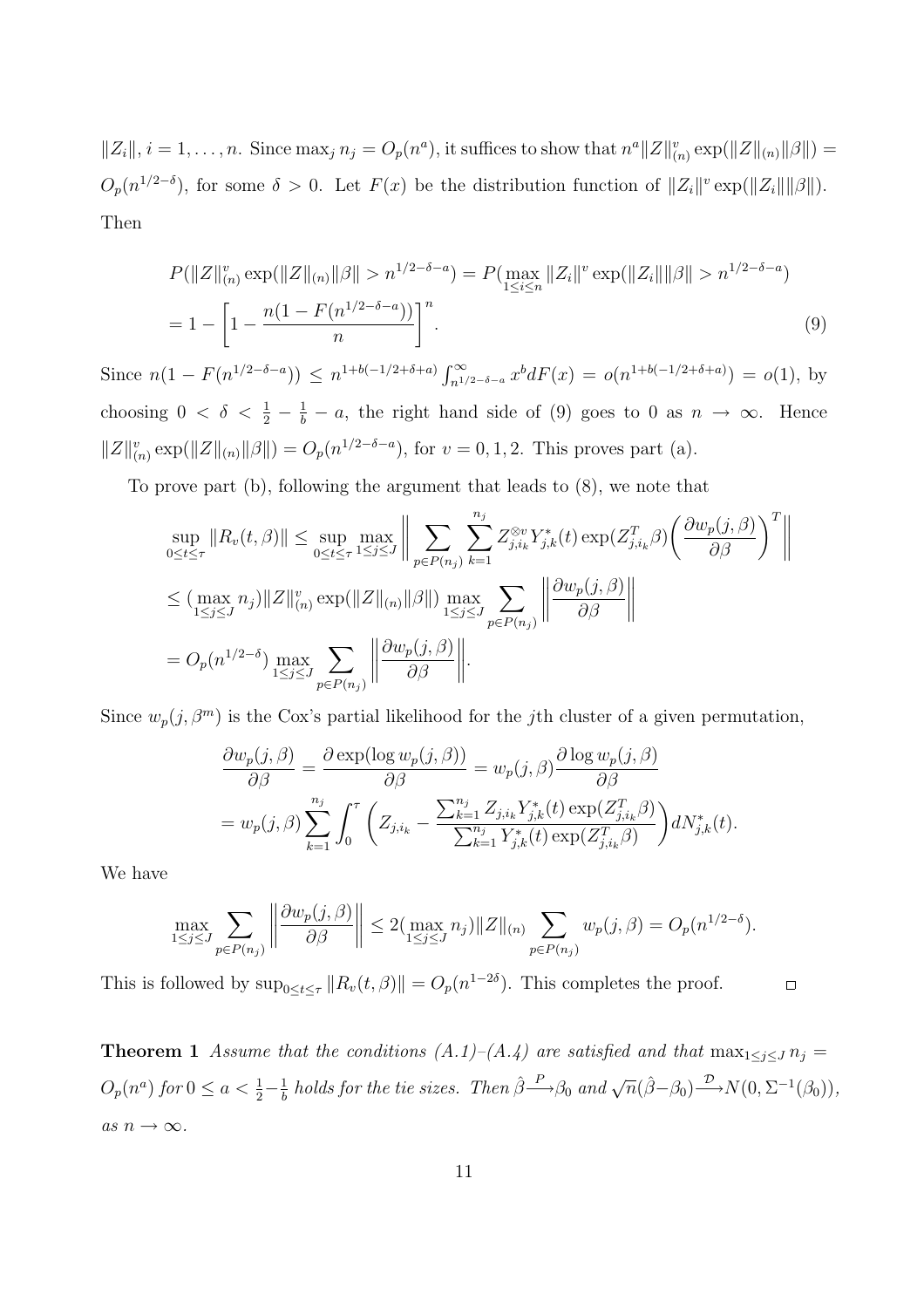*Proof.* By Lemma 1,  $n^{-1}U(\beta) = n^{-1/2} \sum_{i=1}^n \int_0^{\tau} (Z_i - \frac{S_1(t,\beta)}{S_0(t,\beta)})$  $\frac{S_1(t,\beta)}{S_0(t,\beta)}$   $dN_i(t) + o_p(1)$ , for  $\beta \in \mathcal{B}$ . Under the conditions  $(A.1)$ – $(A.4)$  and applying the strong law of large numbers, we have  $n^{-1}U(\beta) \xrightarrow{P} u(\beta)$ , where  $u(\beta) = \int_0^{\tau} (s_1(t, \beta_0) - s_0(t, \beta_0)s_1(t, \beta)/s_0(t, \beta))\lambda_0(t) dt$ , for  $\beta \in \mathcal{B}$ . Since  $\Sigma(\beta_0)$  is positive definite,  $\beta_0$  is the unique zero of  $u(\beta)$ . It follows by Lemma 5.10 of van der Vaart (1998) that  $\hat{\beta} \rightarrow{\hspace{-.03in}P}$ ,

Now we prove the asymptotic normality. Since  $U(\hat{\beta}) = 0$ , we have  $\sqrt{n}(\hat{\beta} - \beta_0) =$  $(-n^{-1}\partial U(\beta^*)/\partial \beta)^{-1}n^{-1/2}U(\beta_0)$ , where  $\beta^*$  is on the line segment between  $\hat{\beta}$  and  $\beta_0$ . It follows by Lemma 1 that  $n^{-1/2}U(\beta_0) = n^{-1/2}\sum_{i=1}^n \int_0^{\tau} (Z_i - \frac{S_1(t,\beta_0)}{S_0(t,\beta_0)})$  $\frac{S_1(t,\beta_0)}{S_0(t,\beta_0)}$   $dN_i(t) + o_p(1)$ , and  $-n^{-1}\partial U(\beta)/\partial \beta \longrightarrow \Sigma(\beta)$  in a neighborhood of  $\beta_0$  the strong law of large numbers. A routine application of martingale central limit theorem shows  $n^{-1/2} \sum_{j=1}^{n} \int_0^{\tau} (Z_i - \frac{S_1(t,\beta_0)}{S_0(t,\beta_0)})$  $\frac{S_1(t,\beta_0)}{S_0(t,\beta_0)}$  d $N_i(t) \rightarrow$  $N(0, \Sigma(\beta_0))$ . By Slusky's theorem, we have  $\sqrt{n}(\hat{\beta}-\beta_0) \stackrel{\mathcal{D}}{\longrightarrow} N(0, \Sigma^{-1}(\beta_0))$ , as  $n \to \infty$ .  $\Box$ 

Remark 1 As discussed in Section 1, the Breslow and Efron approximations lead to the following score functions respectively,

$$
U_B(\beta) = \sum_{j=1}^J \sum_{k=1}^{n_j} \int_0^{\tau} (Z_{j,r_k} - \frac{S_1^B(t,\beta,j)}{S_0^B(t,\beta,j)}) dN_{j,k}^*(t)
$$
  

$$
U_E(\beta) = \sum_{j=1}^J \sum_{k=1}^{n_j} \int_0^{\tau} (Z_{j,r_k} - \frac{S_1^E(t,\beta,j)}{S_0^E(t,\beta,j)}) dN_{j,k}^*(t),
$$

where  $(r_1, \ldots, r_{n_j})$  is any permutation of the indexes  $(1, \ldots, n_j)$  for the jth tie cluster,

$$
S_v^B(t, \beta, j) = \sum_{j'=j} \sum_{k=1}^{n_{j'}} Z_{j',r_k}^{\otimes v} \exp(Z_{j',r_k}^T \beta) + \sum_{j'\neq j} \sum_{k=1}^{n_{j'}} Z_{j',r_k}^{\otimes v} Y_{j',k}^*(t) \exp(Z_{j',r_k}^T \beta).
$$
  

$$
S_v^E(t, \beta, j) = \sum_{j'=j} \sum_{k=1}^{n_{j'}} \frac{n_{j'} - k + 1}{n_{j'}} Z_{j',r_k}^{\otimes v} \exp(Z_{j',r_k}^T \beta) + \sum_{j'\neq j} \sum_{k=1}^{n_{j'}} Z_{j',r_k}^{\otimes v} Y_{j',k}^*(t) \exp(Z_{j',r_k}^T \beta).
$$

It is easy to see that the score functions  $U_B(\beta)$  and  $U_E(\beta)$  do not depend on any particular permutation  $(r_1, \ldots, r_{n_j})$ . Following the proof of Lemma 1, we also have

$$
\max_{1 \le j \le J} \sup_{t \in [0,\tau]} |n^{-1/2}(S_v^B(t,\beta,j) - S_v(t,\beta))| = o_p(1)
$$
  
\n
$$
\max_{1 \le j \le J} \sup_{t \in [0,\tau]} |n^{-1/2}(S_v^E(t,\beta,j) - S_v(t,\beta))| = o_p(1),
$$

for  $\beta \in \mathcal{B}$  and  $v = 0, 1, 2$ . Hence, Theorem 1 also holds for the Breslow and Efron estimators.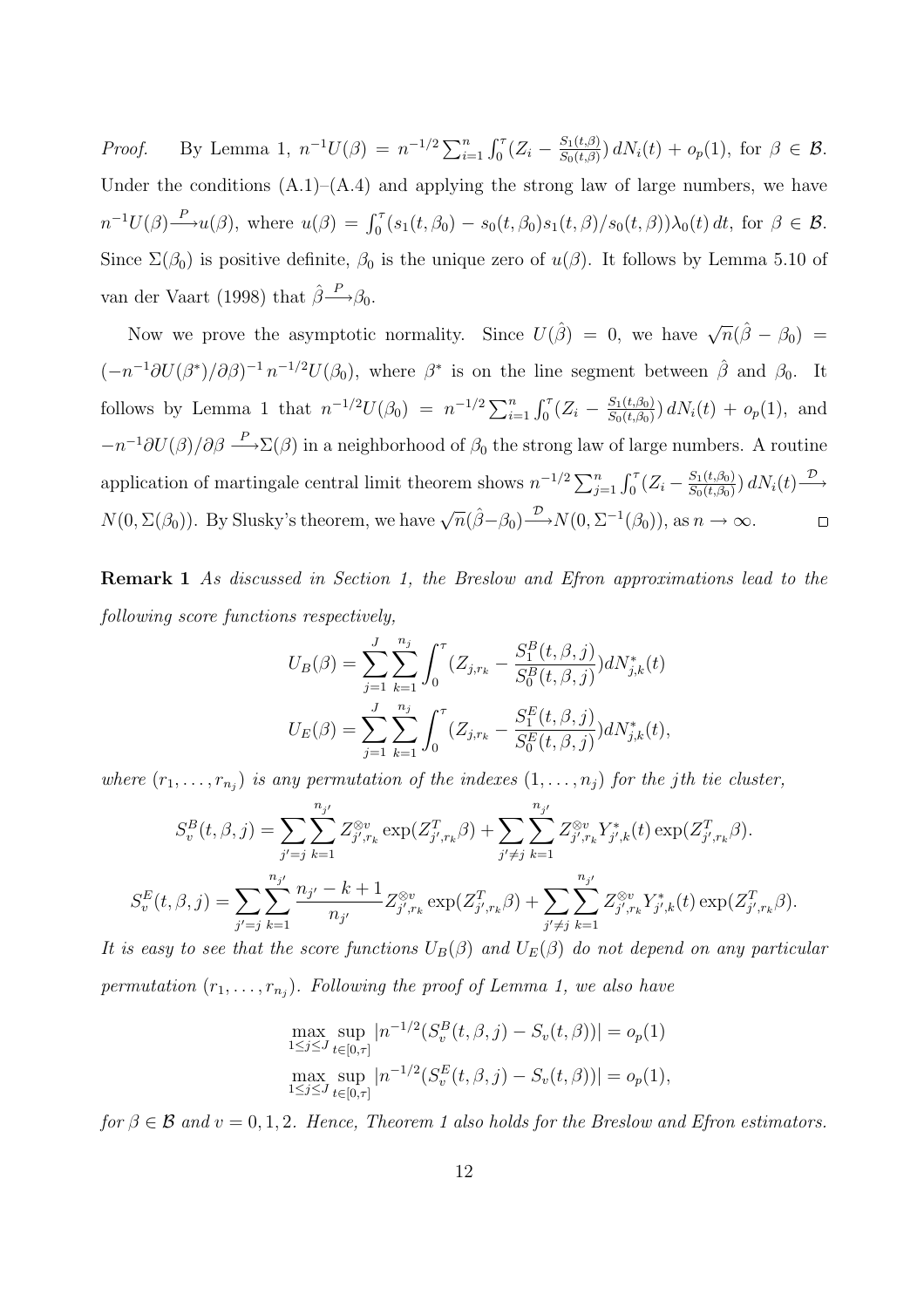### 4 Simulation studies

In this section, we present some simulation results from an extensive simulation study comparing the proposed EM algorithm with the existing procedures for dealing with tied survival data under the Cox model. The notable methods for dealing with ties include the methods developed by Breslow and Efron, the Exact method from R, a simple random break of ties (RB), and the EM algorithm.

We take the baseline hazard function  $\lambda_0(t) = 0.5$  and  $\beta = .1, 1, 2$ . Three different distributions for the one dimensional covariate  $x$  are considered including uniform distribution on  $[0,3]$ , normal distribution  $N(0,3^2)$  and exponential distribution with mean equal to 3. These distributions account for some of the practical situations where covariates are approximately uniformly distributed, symmetrical or skewed.

We consider simple situations when all survival times are observed and when there is a light censorship of 30%. The censoring times are generated from an exponential distribution with a parameter selected to give a  $30\%$  censoring under each model specification. The ties of the observed failure times are made after the data are generated from the Cox model (possible censored). Specifically, we consider the situations where the maximum size  $d$  of the tie in a data set is 2 or 5, which is obtained by grouping neighboring failure/censoring times of the same status up to  $d = 2$  or 5 together as a tie after the data is ordered. In the case of no censoring, the number of the failure times in each tie is  $d$  except for possibly last tie. If there is censoring in the data, the number of failure/censoring times in each tie may be less than d. For  $d = 5$ , for example, if there are four consecutive observed failure times followed by a censored failure time then the size of the tie for observed failure times is 4. If a tie consists of observed failure times then the tied failure time is taken as the median of the group, otherwise the tied censoring time is the first of the group.

The simulations for comparing with different procedures are done for sample size of  $n = 100$  and  $n = 200$  with 1000 repetitions. Tables 1 to 4 list the empirical biases and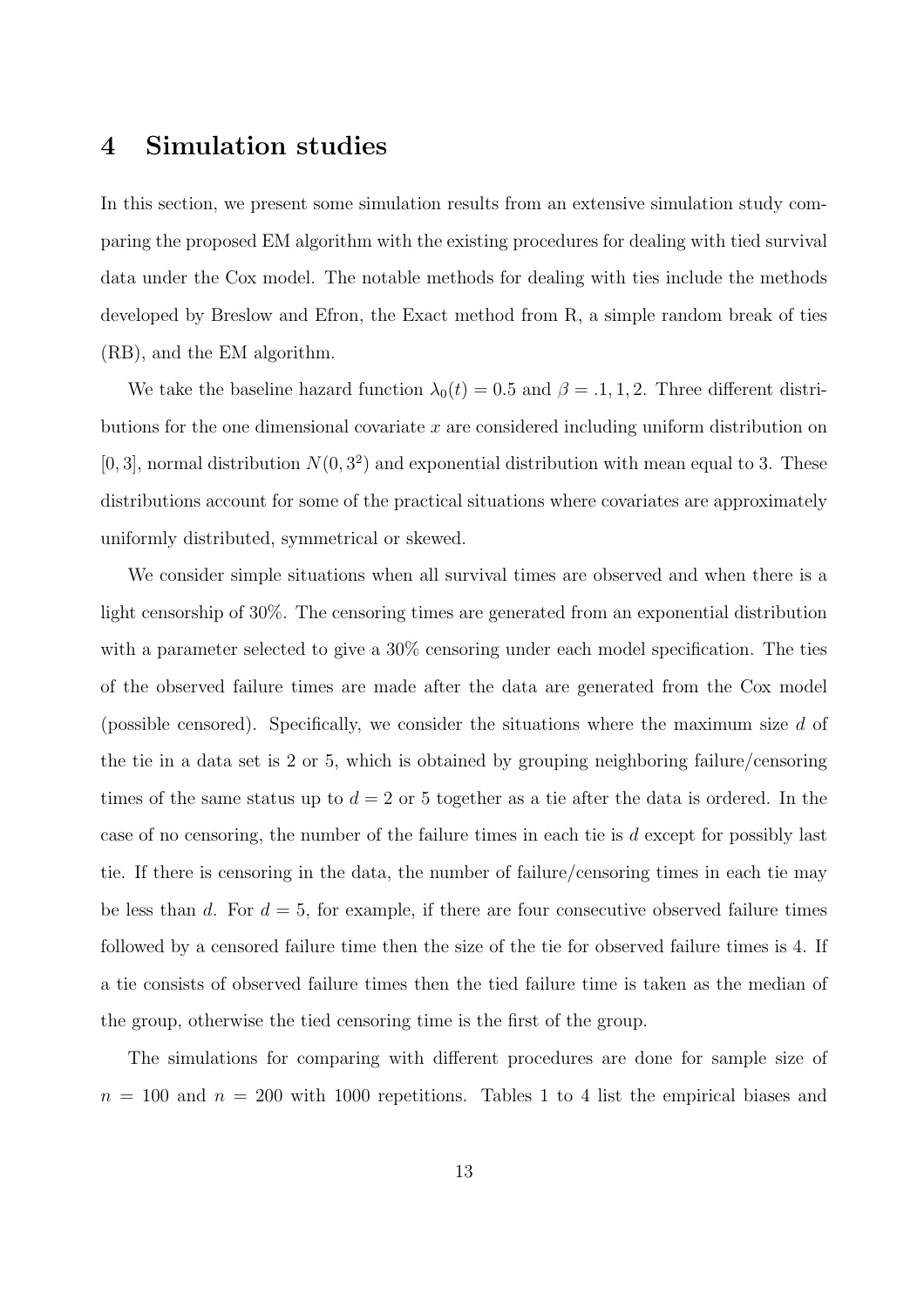standard deviations of the estimation for  $\beta$  under each procedure. We also include the results from the full data partial likelihood estimation (FULL) in the tables as a benchmark for the effect of information lost due to tie and biases caused by different statistical procedures. Table 1 and Table 2 are for tie size  $d = 2$  with Table 1 for uncensored data and Table 2 for censored data. Table 3 and Table 4 are for tie size  $d = 5$  with Table 3 for uncensored data and Table 4 for censored data.

The simulation results from Table 1 to Table 4 indicate that the EM procedure clearly outperforms the exact procedure. The results for the exact procedure are eliminated from the tables for tie size  $d = 5$  and n greater than 200 since the procedure is extremely time consuming. The procedure using a random break of tie seems perform well for uniform covariates. However, our simulation (not reported here) shows that this procedure breaks down for large values of  $\beta$ , say  $\beta = 6$ , resulting in very large biases. It also performs very poorly for the exponential covariate distributions. The Breslow procedure also works well with uniform covariate distributions. But it has larger biases than EM for normal and exponential covariate distributions, especially for larger ties, similar to RB procedure. Our simulation study shows that Efron procedure has the best performance of the existing methods dealing tied survival data. Compared with EM procedure, Efron procedure works well with uniform covariate distribution. It has generally larger biases than EM for normal and exponential covariate distributions, particularly for large tie and small sample size.

The simulation results in Table 3 and Table 4 suggest that EM is a better procedure when there are ties in the observed failure times. It performs more robustly than other available procedures for dealing with tied failure times across different covariate distributions,  $\beta$  values, sample sizes and censorship status. It performs best among all the procedures under the situations when there are large number of ties existing in the data.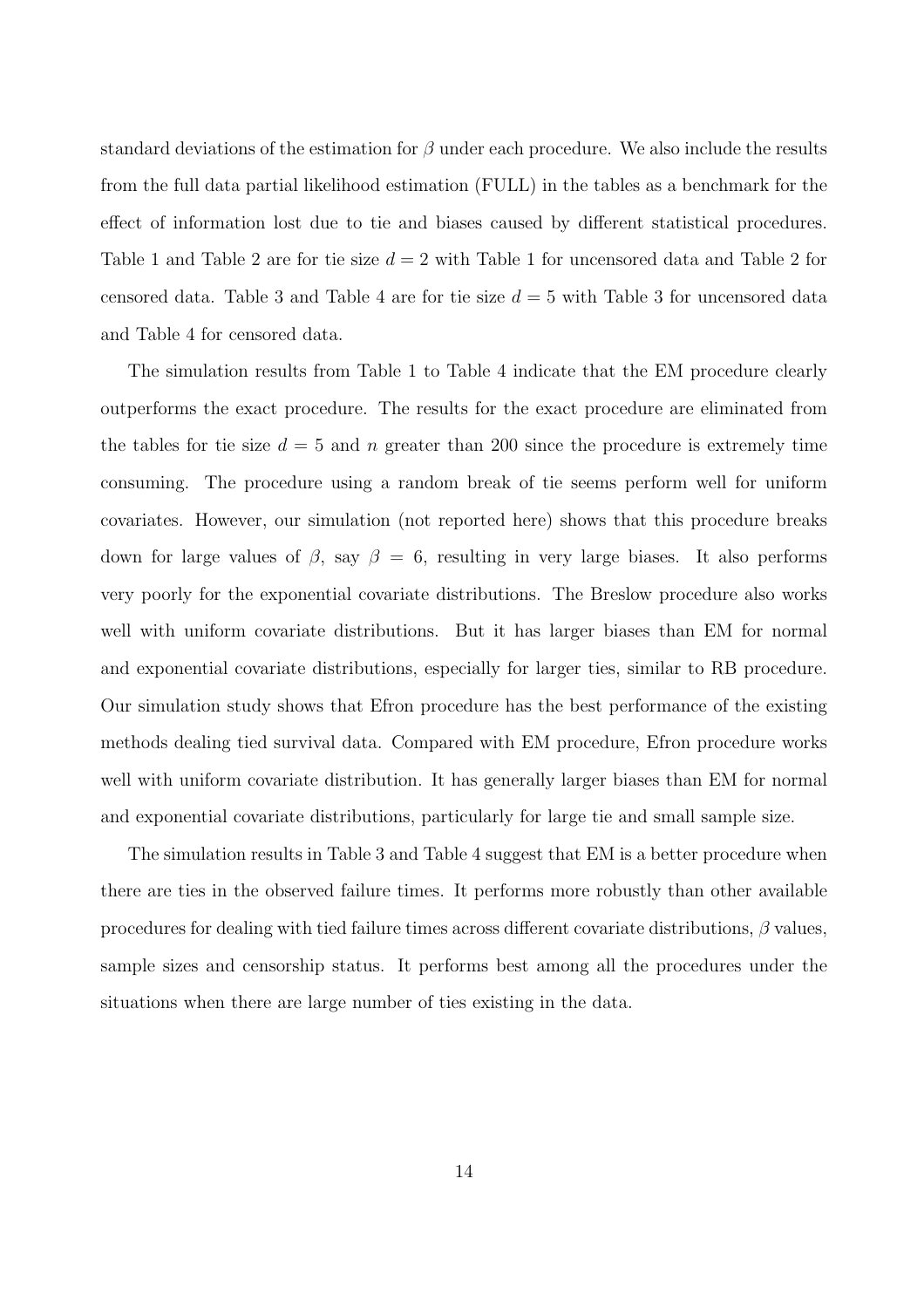## 5 Discussion

We have studied several key approaches for dealing with ties for survival data using Cox's regression model. Our simulation clearly show that the Efron procedure is the best choice among the implemented procedures. Our new approach based on the likelihood and EMbased implementation leads to a score function that is unbiased and is slightly better than the Efron approach. In addition to the nummerial study we also showed that all available methods have the same asymptotic properties and that all methods are fully efficient and that quite surprisingly tied survival data will give no loss in efficiency when compared to the fully observed un-tied data.

#### ACKNOWLEDGMENT

The research work of Yanqing Sun was partially supported by NSF grants DMS-0304922 and DMS-0604576 and NIH grant 2 RO1 AI054165-04.

## References

- Andersen, P. K., Borgan, Ø., Gill, R. D. and Keiding, N. (1993). Statistical Models Based on Counting Processes. Springer-Verlag, New York.
- Breslow, N. E. (1972). Discussion on the paper by D.R. Cox. J. Roy. Statist. Soc. Ser. B 34, 216–217.
- Efron, B. (1977). The efficiency of Cox's likelihood function for censored data. J. Amer. Statist. Assoc. 72, 557–565.
- Kalbfleisch, J. D. and Prentice, R. L. (2002). The Statistical Analysis of Failure Time Data. Wiley, New York.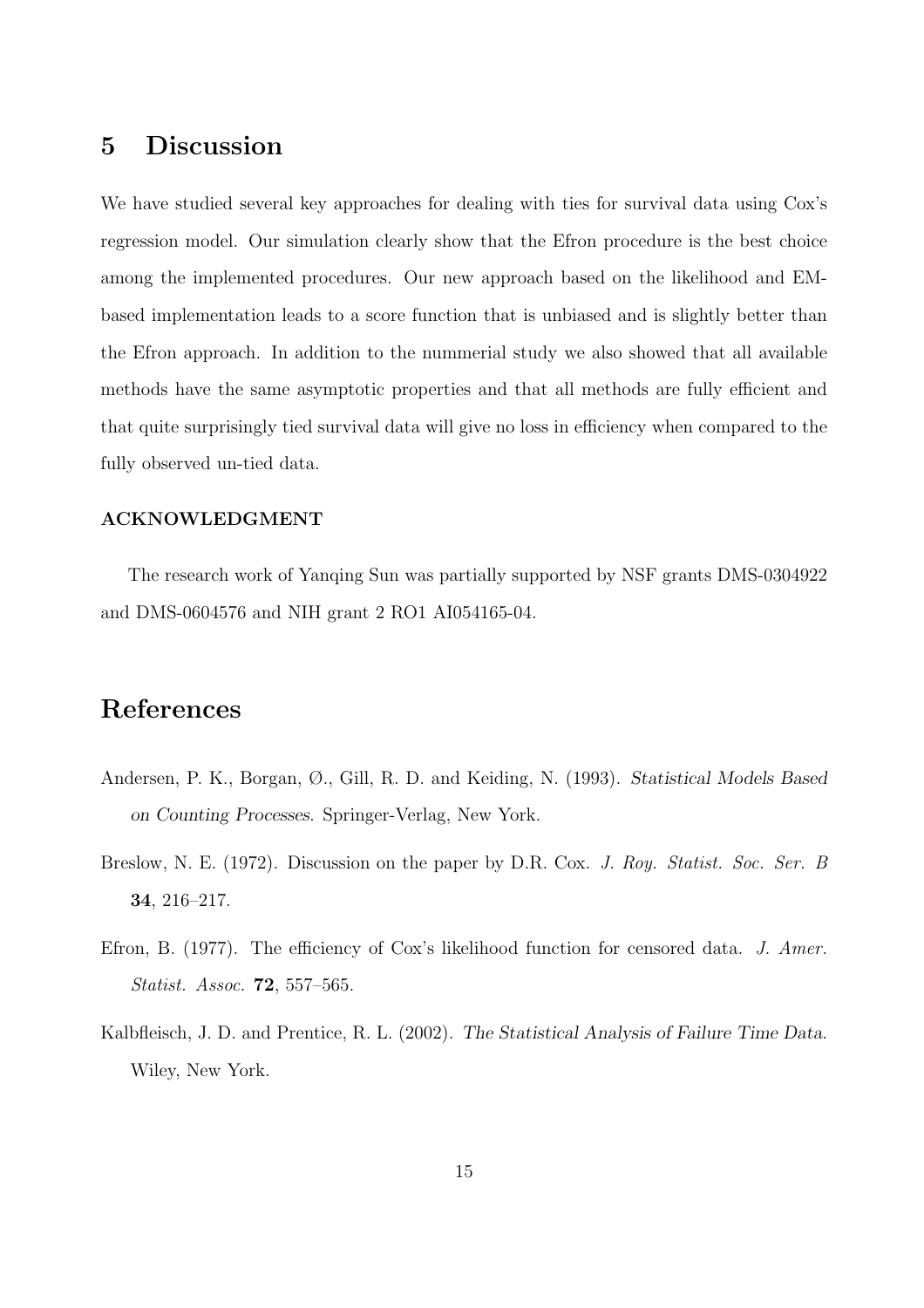- Peto, R. (1972). Contribution to the discussion of the paper by D. R. Cox. J. Roy. Statist. Soc. Ser. B 34, 205–207.
- Satten, G. A. (1996). Rank-based inference in the proportional hazards model for interval censored data. Biometrika 83, 355–370.
- Therneau, T. M. and Grambsch, P. M. (2000). Modeling Survival Data: Extending the Cox Model. Springer-Verlag, New York.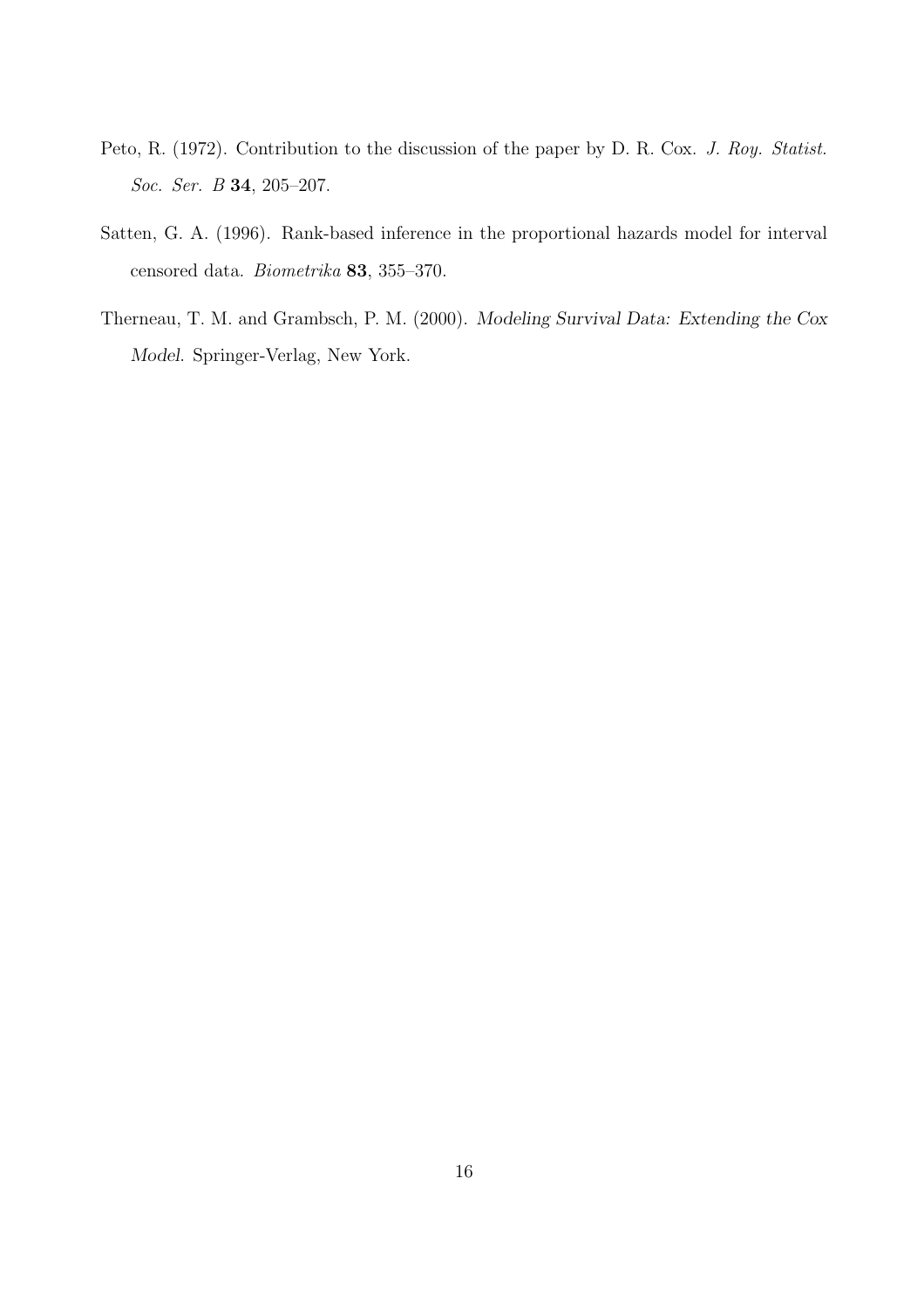| $\boldsymbol{n}$ | $\beta$          | Full            | Random Break     | <b>Breslow</b>               | Efron           | Exact        | EM              |  |  |
|------------------|------------------|-----------------|------------------|------------------------------|-----------------|--------------|-----------------|--|--|
|                  |                  |                 |                  |                              |                 |              |                 |  |  |
|                  |                  |                 |                  | Uniform Covariate            |                 |              |                 |  |  |
| 100              | $\cdot$          | .0028(.1244)    | .0024(.1238)     | $-.0002(.1210)$              | .0017(.1233)    | .0044(.1264) | .0031(.1250)    |  |  |
|                  | 1                | .0140(.1526)    | .0122(.1532)     | $-.0075(.1492)$              | .0102(.1524)    | .0304(.1554) | .0222(.1544)    |  |  |
|                  | $\overline{2}$   | .0196(.2166)    | .0151(.2168)     | $-.0342(.2077)$              | .0101(.2151)    | .0619(.2237) | .0423(.2209)    |  |  |
| 200              | $\cdot 1$        | $-.0004(.0848)$ | $-.0009(.0850)$  | $-.0024(.0836)$              | $-.0013(.0845)$ | .0002(.0857) | $-.0005(.0851)$ |  |  |
|                  | $\mathbf 1$      | .0050(.1049)    | .0043(.1049)     | $-.0057(.1037)$              | .0035(.1048)    | .0138(.1059) | .0095(.1055)    |  |  |
|                  | $\sqrt{2}$       | .0118(.1488)    | .0105(.1490)     | $-.0144(.1459)$              | .0091(.1487)    | .0348(.1516) | .0243(.1505)    |  |  |
| 300              | $\cdot$ 1        | .0021(.0674)    | .0019(.0674)     | .0009(.0667)                 | .0017(.0672)    | .0027(.0679) | .0022(.0676)    |  |  |
|                  | $\mathbf{1}$     | .0044(.0865)    | .0041(.0865)     | $-.0027(.0859)$              | .0036(.0865)    | .0105(.0871) | .0076(.0869)    |  |  |
|                  | $\sqrt{2}$       | .0085(.1266)    | .0079(.1265)     | $-.0089(.1249)$              | .0070(.1265)    | .0240(.1281) | .0170(.1275)    |  |  |
| 400              | $\cdot$ 1        | $-.0006(.0600)$ | $-.0006(.0599)$  | $-.0013(.0595)$              | $-.0007(.0599)$ | .0001(.0603) | .0001(.0601)    |  |  |
|                  | $\mathbf{1}$     | $-.0004(.0761)$ | $-.0006(.0761)$  | $-.0057(.0757)$              | $-.0008(.0761)$ | .0043(.0765) | .0021(.0763)    |  |  |
|                  | $\overline{2}$   | .0013(.1089)    | .0008(.1089)     | $-.0117(.1078)$              | .0003(.1088)    | .0131(.1098) | .0077(.1095)    |  |  |
|                  |                  |                 |                  | Normal Covariate             |                 |              |                 |  |  |
| 100              | $\cdot$ 1        | .0014(.0360)    | .0009(.0361)     | $-.0016(.0352)$              | .0003(.0359)    | .0031(.0368) | .0018(.0364)    |  |  |
|                  | $\mathbf{1}$     | .0090(.0968)    | $-.0041(.0955)$  | $-.0515(.0870)$              | $-.0179(.0921)$ | .0420(.1024) | .0209(.0990)    |  |  |
|                  | $\boldsymbol{2}$ | .0173(.1884)    | $-.0891(.1906)$  | $-.2163(.1534)$              | $-.1222(.1663)$ | .1141(.2067) | .0276(.1892)    |  |  |
| 200              | $\cdot$ 1        | .0017(.0249)    | .0014(.0249)     | .0000(.0245)                 | .0011(.0248)    | .0026(.0251) | .0019(.0250)    |  |  |
|                  | $\mathbf{1}$     | .0046(.0623)    | $-.0007(.0621)$  | $-.0263(.0590)$              | $-.0063(.0611)$ | .0239(.0644) | .0131(.0633)    |  |  |
|                  | $\sqrt{2}$       | .0088(.1212)    | $-.0651(.1285)$  | $-.1107(.1097)$              | $-.0486(.1160)$ | .0688(.1282) | .0281(.1237)    |  |  |
| 300              | $\cdot$ 1        | $-.0001(.0205)$ | $-.0002(.0205)$  | $-.0011(.0203)$              | $-.0004(.0205)$ | .0006(.0206) | .0002(.0206)    |  |  |
|                  | $\mathbf{1}$     | .0021(.0513)    | $-.0011(.0515)$  | $-.0186(.0498)$              | $-.0042(.0510)$ | .0159(.0529) | .0086(.0521)    |  |  |
|                  | $\sqrt{2}$       | .0063(.1004)    | $-.0644(.1093)$  | $-.0731(.0944)$              | $-.0263(.0984)$ | .0514(.1049) | .0245(.1024)    |  |  |
| 400              | $\cdot$ 1        | .0004(.0178)    | .0003(.0178)     | $-.0004(.0177)$              | .0001(.0178)    | .0010(.0179) | .0006(.0178)    |  |  |
|                  | 1                | .0021(.0439)    | $-.0003(.0438)$  | $-.0138(.0426)$              | $-.0024(.0435)$ | .0130(.0448) | .0073(.0443)    |  |  |
|                  | $\overline{2}$   | .0049(.0836)    | $-.0680(.0920)$  | $-.0549(.0789)$              | $-.0173(.0816)$ | .0411(.0859) | .0211(.0841)    |  |  |
|                  |                  |                 |                  |                              |                 |              |                 |  |  |
|                  |                  |                 |                  | <b>Exponential Covariate</b> |                 |              |                 |  |  |
| 100              | $\cdot$ 1        | .0060(.0379)    | .0058(.0381)     | .0039(.0372)                 | .0056(.0379)    | .0074(.0385) | .0069(.0385)    |  |  |
|                  | $\mathbf 1$      | .0196(.1007)    | $-.0202(.1068)$  | $-.0590(.0951)$              | $-.0274(.0994)$ | .0500(.1061) | .0263(.1021)    |  |  |
|                  | $\overline{2}$   | .0358(.1897)    | $-.9173(.3764)$  | $-.2412(.1734)$              | $-.1617(.1843)$ | .1171(.2040) | .0119(.1902)    |  |  |
| <b>200</b>       | $\cdot$ 1        | .0029(.0250)    | .0028(.0250)     | .0018(.0248)                 | .0027(.0250)    | .0036(.0252) | .0033(.0252)    |  |  |
|                  | $\mathbf{1}$     | .0068(.0652)    | $-.0321(.0759)$  | $-.0348(.0619)$              | $-.0155(.0636)$ | .0251(.0675) | .0130(.0655)    |  |  |
|                  | $\sqrt{2}$       | .0119(.1246)    | $-1.070(.3122)$  | $-.1362(.1166)$              | $-.0839(.1212)$ | .0627(.1305) | .0140(.1228)    |  |  |
| 300              | $\cdot$ 1        | .0020(.0205)    | .0019(.0205)     | .0013(.0204)                 | .0019(.0205)    | .0025(.0206) | .0023(.0206)    |  |  |
|                  | $\mathbf{1}$     | .0045(.0538)    | $-.0395(.0668)$  | $-.0239(.0523)$              | $-.0095(.0534)$ | .0179(.0553) | .0099(.0543)    |  |  |
|                  | $\sqrt{2}$       | .0073(.1035)    | $-1.1604(.2645)$ | $-.0937(.1004)$              | $-.0536(.1035)$ | .0452(.1073) | .0179(.1042)    |  |  |
| 400              | $\cdot$ 1        | .0016(.0181)    | .0016(.0181)     | .0011(.0180)                 | .0016(.0181)    | .0020(.0182) | .0019(.0182)    |  |  |
|                  | $\mathbf{1}$     | .0020(.0456)    | $-.0445(.0616)$  | $-.0201(.0444)$              | $-.0086(.0452)$ | .0128(.0465) | .0064(.0460)    |  |  |
|                  | $\sqrt{2}$       | .0028(.0874)    | $-1.2028(.2467)$ | $-.0754(.0859)$              | $-.0427(.0881)$ | .0340(.0900) | .0162(.0887)    |  |  |

Table 1. Comparison of the bias and standard deviation of estimated  $\beta$  of different procedures for tie size  $d = 2$  and 0% censoring.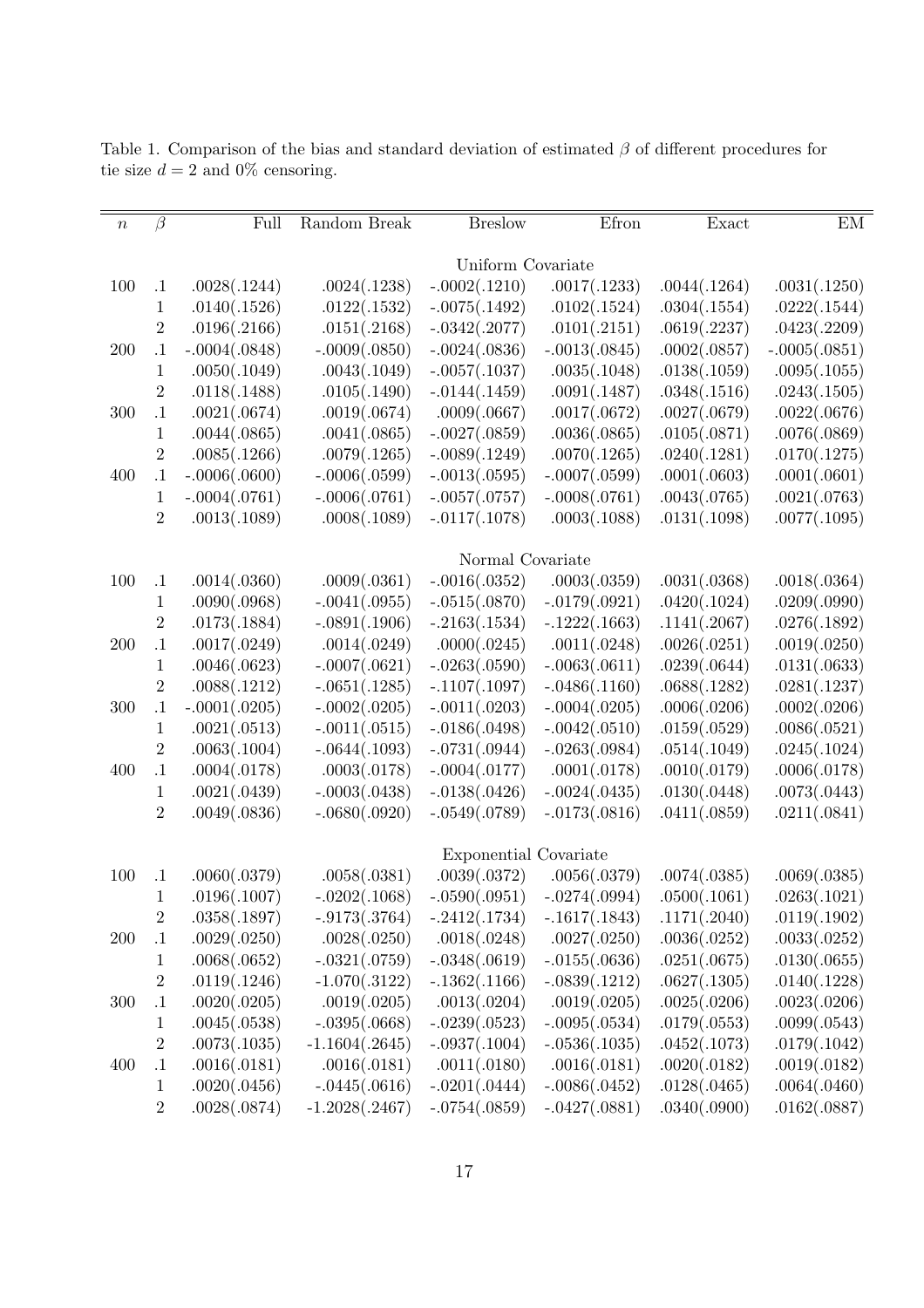| $\, n$     | $\beta$          | Full                  | Random Break     | <b>Breslow</b>    | Efron                          | Exact           | EM              |  |  |  |
|------------|------------------|-----------------------|------------------|-------------------|--------------------------------|-----------------|-----------------|--|--|--|
|            |                  |                       |                  |                   |                                |                 |                 |  |  |  |
|            |                  |                       |                  | Uniform Covariate |                                |                 |                 |  |  |  |
| 100        | $\cdot$ 1        | .0001(.1515)          | $-.0003(.1515)$  | $-.0020(.1483)$   | $-.0005(.1506)$                | .0017(.1538)    | .0007(.1524)    |  |  |  |
|            | $\mathbf 1$      | .0198(.1822)          | .0187(.1812)     | .0022(.1790)      | .0169(.1819)                   | .0344(.1855)    | .0272(.1839)    |  |  |  |
|            | $\overline{2}$   | .0408(.2477)          | .0383(.2474)     | $-.0009(.2397)$   | .0351(.2463)                   | .0783(.2545)    | .0608(.2515)    |  |  |  |
| <b>200</b> | $\cdot 1$        | $-.0004(.1006)$       | $-.0002(.1008)$  | $-.0015(.0995)$   | $-.0007(.1003)$                | $-.0006(.1015)$ | $-.0001(.1010)$ |  |  |  |
|            | 1                | .0050(.1187)          | .0047(.1186)     | $-.0036(.1175)$   | .0042(.1185)                   | .0131(.1197)    | .0092(.1192)    |  |  |  |
|            | $\overline{2}$   | .0099(.1654)          | .0091(.1654)     | $-.0107(.1627)$   | .0079(.1651)                   | .0289(.1678)    | .0196(.1666)    |  |  |  |
| 300        | $\cdot$ 1        | $-.0028(.0802)$       | $-.0030(.0804)$  | $-.0037(.0797)$   | $-.0032(.0802)$                | $-.0023(.0809)$ | $-.0027(.0805)$ |  |  |  |
|            | $\mathbf{1}$     | .0049(.0979)          | .0047(.0980)     | $-.0010(.0974)$   | .0044(.0980)                   | .0104(.0985)    | .0077(.0983)    |  |  |  |
|            | $\overline{2}$   | .0107(.1353)          | .0104(.1353)     | $-.0031(.1338)$   | .0098(.1351)                   | .0237(.1367)    | .0177(.1360)    |  |  |  |
| 400        | $\cdot$ 1        | .0021(.0684)          | .0021(.0684)     | .0015(.0680)      | .0020(.0683)                   | .0026(.0687)    | .0023(.0686)    |  |  |  |
|            | $\mathbf 1$      | .0049(.0811)          | .0048(.0812)     | .0004(.0808)      | .0045(.0811)                   | .0090(.0815)    | .0071(.0814)    |  |  |  |
|            | $\overline{2}$   | .0082(.1149)          | .0081(.1150)     | $-.0021(.1139)$   | .0078(.1148)                   | .0183(.1159)    | .0137(.1154)    |  |  |  |
|            |                  | Normal Covariate      |                  |                   |                                |                 |                 |  |  |  |
| 100        | $\cdot$ 1        | .0015(.0436)          | .0012(.0436)     | $-.0005(.0428)$   | .0010(.0435)                   | .0030(.0442)    | .0021(.0439)    |  |  |  |
|            |                  |                       | .0019(.1078)     | $-.0335(.1010)$   | $-.0057(.1057)$                | .0369(.1148)    | .0242(.1120)    |  |  |  |
|            | $\mathbf 1$      | .0086(.1092)          |                  |                   |                                |                 |                 |  |  |  |
|            | $\overline{2}$   | .0156(.2087)          | $-.0760(.2045)$  | $-.1647(.1770)$   | $-.0830(.1898)$                | .1015(.2263)    | .0424(.2121)    |  |  |  |
| 200        | $\cdot$ 1        | $-.0017(.0294)$       | $-.0018(.0294)$  | $-.0027(.0292)$   | $-.0019(.0294)$                | $-.0008(.0297)$ | $-.0013(.0296)$ |  |  |  |
|            | 1                | .0053(.0706)          | .0029(.0706)     | $-.0161(.0677)$   | .0002(.0697)                   | .0211(.0729)    | .0148(.0721)    |  |  |  |
|            | $\overline{2}$   | .0126(.1372)          | $-.0653(.1455)$  | $-.0777(.1266)$   | $-.0251(.1326)$                | .0645(.1448)    | .0367(.1401)    |  |  |  |
| 300        | $\cdot 1$        | $-.0002(.0242)$       | $-.0003(.0242)$  | $-.0009(.0241)$   | $-.0003(.0242)$                | .0005(.0244)    | .0001(.0243)    |  |  |  |
|            | 1                | .0026(.0599)          | .0013(.0598)     | $-.0115(.0582)$   | $-.0001(.0594)$                | .0138(.0613)    | .0093(.0606)    |  |  |  |
|            | $\overline{2}$   | .0055(.1148)          | $-.0771(.1289)$  | $-.0549(.1090)$   | $-.0164(.1128)$                | .0423(.1194)    | .0239(.1171)    |  |  |  |
| 400        | $\cdot$ 1        | .0010(.0207)          | .0010(.0206)     | .0004(.0206)      | .0009(.0207)                   | .0015(.0208)    | .0012(.0207)    |  |  |  |
|            | 1                | .0029(.0486)          | .0021(.0487)     | $-.0079(.0478)$   | .0011(.0486)                   | .0117(.0497)    | .0083(.0493)    |  |  |  |
|            | $\overline{2}$   | .0082(.0921)          | $-.0775(.1071)$  | $-.0381(.0888)$   | $-.0071(.0913)$                | .0376(.0950)    | .0239(.0936)    |  |  |  |
|            |                  | Exponential Covariate |                  |                   |                                |                 |                 |  |  |  |
| 100        | $\cdot$ 1        | .0058(.0399)          | .0057(.0401)     | .0040(.0394)      | .0055(.0399)                   | .0071(.0407)    | .0067(.0405)    |  |  |  |
|            | 1                | .0145(.1083)          | $-.0330(.1210)$  |                   | $-.0687(.1008) - .0389(.1049)$ | .0437(.1145)    | .0189(.1095)    |  |  |  |
|            | $\overline{2}$   | .0329(.2151)          | $-.9675(.3832)$  | $-.2671(.1921)$   | $-.1931(.2028)$                | .1127(.2295)    | $-.0093(.2101)$ |  |  |  |
| 200        | $\cdot 1$        | .0012(.0284)          | .0012(.0284)     | .0003(.0282)      | .0011(.0284)                   | .0019(.0287)    | .0016(.0286)    |  |  |  |
|            | $\mathbf 1$      | .0038(.0703)          | $-.0412(.0847)$  | $-.0405(.0669)$   | $-.0217(.0687)$                | .0221(.0723)    | .0094(.0705)    |  |  |  |
|            | $\,2$            | .0063(.1361)          | $-1.1413(.3042)$ | $-.1554(.1292)$   | $-.1046(.1341)$                | .0568(.1422)    | .0039(.1358)    |  |  |  |
| 300        | $\cdot$ 1        | .0004(.0229)          | .0004(.0229)     | $-.0001(.0228)$   | .0004(.0229)                   | .0009(.0230)    | .0007(.0230)    |  |  |  |
|            | $\mathbf 1$      | .0049(.0608)          | $-.0435(.0731)$  | $-.0253(.0583)$   | $-.0110(.0596)$                | .0184(.0619)    | .0097(.0610)    |  |  |  |
|            | $\boldsymbol{2}$ | .0130(.1166)          | $-1.2131(.2628)$ | $-.0986(.1100)$   | $-.0582(.1137)$                | .0520(.1201)    | .0220(.1162)    |  |  |  |
| 400        | $\cdot$ 1        | .0017(.0198)          | .0017(.0199)     | .0013(.0198)      | .0017(.0198)                   | .0021(.0199)    | .0020(.0199)    |  |  |  |
|            | $\mathbf 1$      | .0042(.0495)          | $-.0503(.0667)$  | $-.0195(.0485)$   | $-.0080(.0493)$                | .0150(.0506)    | .0083(.0499)    |  |  |  |
|            | $\sqrt{2}$       | .0066(.0954)          | $-1.2580(.2477)$ | $-.0810(.0922)$   | $-.0479(.0948)$                | .0382(.0982)    | .0180(.0960)    |  |  |  |
|            |                  |                       |                  |                   |                                |                 |                 |  |  |  |

Table 2. Comparison of the bias and standard deviation of estimated  $\beta$  of different procedures for tie size $d=2$  and  $30\%$  censoring.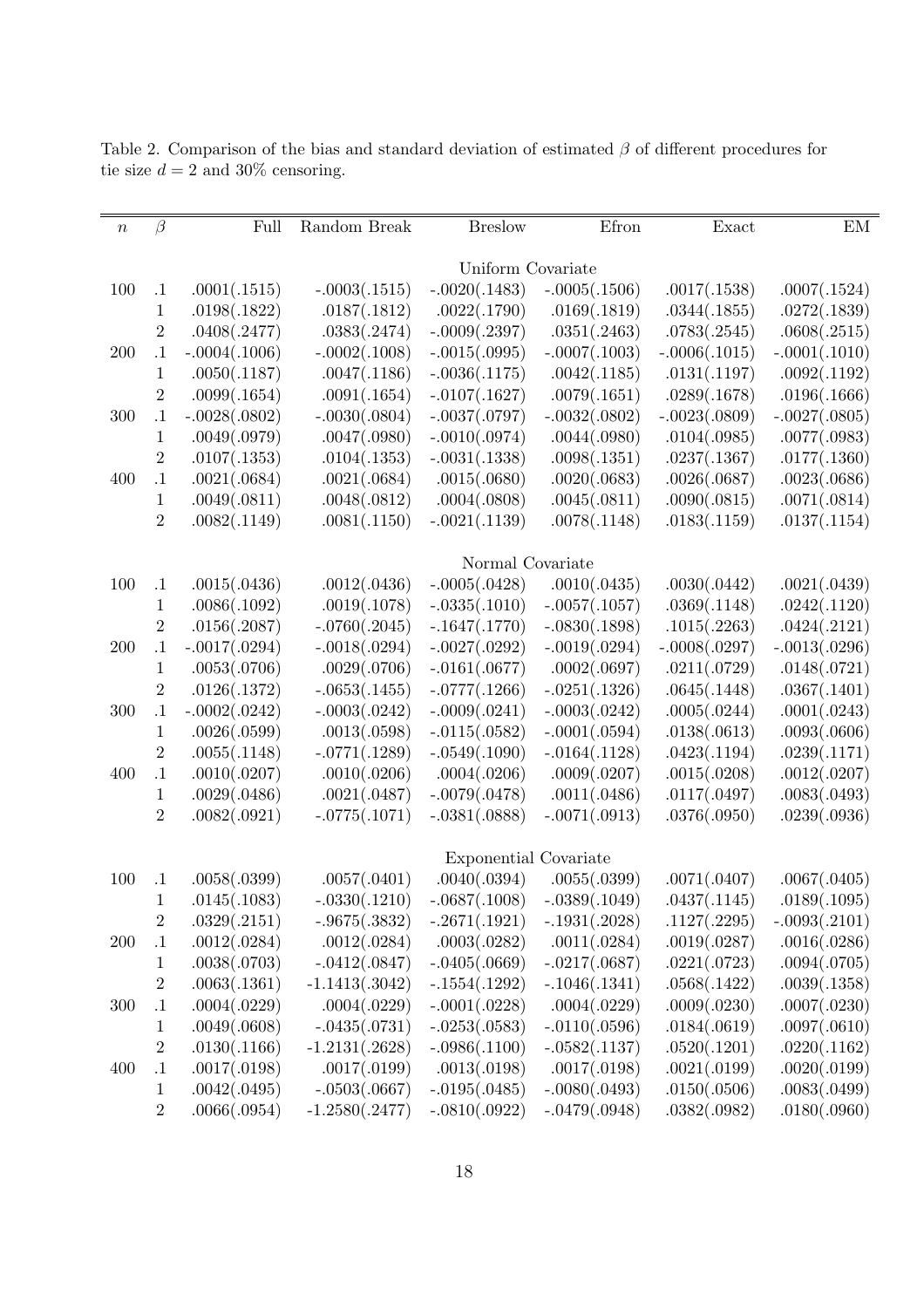| $\, n$ | $\beta$          | Full                         | Random Break      | <b>Breslow</b>    | Efron                          | Exact                    | EM              |  |  |
|--------|------------------|------------------------------|-------------------|-------------------|--------------------------------|--------------------------|-----------------|--|--|
|        |                  |                              |                   |                   |                                |                          |                 |  |  |
|        |                  |                              |                   | Uniform Covariate |                                |                          |                 |  |  |
| 100    | $\cdot$ 1        | .0028(.1244)                 | .0001(.1244)      | $-.0077(.1138)$   | $-.0018(.1211)$                | .0080(.1327)             | .0041(.1282)    |  |  |
|        | $\mathbf 1$      | .0140(.1526)                 | .0045(.1527)      | $-.0675(.1399)$   | $-.0058(.1510)$                | .0733(.1638)             | .0453(.1594)    |  |  |
|        | $\overline{2}$   | .0196(.2166)                 | $-.0046(.2166)$   | $-.1831(.1859)$   | $-.0310(.2100)$                | .1714(.2461)             | .1048(.2351)    |  |  |
| 200    | $\cdot 1$        | $-.0004(.0848)$              | $-.0020(.0844)$   | $-.0066(.0805)$   | $-.0032(.0835)$                |                          | $-.0000(.0861)$ |  |  |
|        | $\mathbf 1$      | .0050(.1049)                 | .0024(.1050)      | $-.0360(.1000)$   | $-.0017(.1044)$                | $\overline{\phantom{m}}$ | .0230(.1072)    |  |  |
|        | $\sqrt{2}$       | .0118(.1488)                 | .0043(.1482)      | $-.0901(.1373)$   | $-.0036(.1473)$                | $\qquad \qquad -$        | .0597(.1549)    |  |  |
| 300    | $\cdot$ 1        | .0021(.0674)                 | .0016(.0676)      | $-.0020(.0653)$   | .0006(.0670)                   | $\overline{\phantom{a}}$ | .0029(.0685)    |  |  |
|        | $\mathbf{1}$     | .0044(.0866)                 | .0026(.0867)      | $-.0234(.0842)$   | .0005(.0866)                   | $\overline{\phantom{a}}$ | .0167(.0880)    |  |  |
|        | $\overline{2}$   | .0085(.1266)                 | .0047(.1264)      | $-.0596(.1199)$   | .0007(.1258)                   | $\overline{\phantom{a}}$ | .0416(.1299)    |  |  |
| 400    | $\cdot$ 1        | $-.0006(.0600)$              | $-.0011(.0600)$   | $-.0036(.0583)$   | $-.0015(.0595)$                | $\overline{\phantom{a}}$ | .0003(.0605)    |  |  |
|        | $\mathbf{1}$     | $-.0004(.0761)$              | $-.0016(.0761)$   | $-.0211(.0745)$   | $-.0028(.0762)$                | $\overline{\phantom{a}}$ | .0093(.0771)    |  |  |
|        | $\overline{2}$   | .0013(.1089)                 | $-.0009(.1090)$   | $-.0496(.1046)$   | $-.0035(.1086)$                | $\qquad \qquad -$        | .0267(.1112)    |  |  |
|        |                  |                              |                   | Normal Covariate  |                                |                          |                 |  |  |
| 100    | $\cdot$ 1        | .0014(.0360)                 | $-.0005(.0358)$   | $-.0088(.0331)$   | $-.0030(.0353)$                | .0069(.0385)             | .0030(.0373)    |  |  |
|        | $\mathbf 1$      | .0090(.0968)                 | $-.0446(.0974)$   | $-.1937(.0735)$   | $-.0983(.0862)$                | .1178(.1192)             | .0556(.1076)    |  |  |
|        | $\overline{2}$   | .0173(.1884)                 | $-.2611(.1903)$   | $-.6795(.1230)$   | $-.4745(.1490)$                | .3216(.2511)             | .0632(.1952)    |  |  |
| 200    | $\cdot$ 1        | .0017(.0249)                 | .0009(.0250)      | $-.0038(.0238)$   | $-.0003(.0247)$                |                          | .0029(.0255)    |  |  |
|        | $\mathbf 1$      | .0046(.0623)                 | $-.0171(.0615)$   | $-.1056(.0531)$   | $-.0400(.0593)$                | $\overline{\phantom{a}}$ | .0389(.0665)    |  |  |
|        | $\overline{2}$   | .0088(.1212)                 | $-.1431(.1376)$   | $-.3930(.0956)$   | $-.2244(.1118)$                | $\qquad \qquad -$        | .0869(.1313)    |  |  |
| 300    | $\cdot$ 1        | $-.0001(.0205)$              | $-.0006(.0206)$   | $-.0038(.0199)$   | $-.0013(.0204)$                | $\qquad \qquad -$        | .0009(.0208)    |  |  |
|        | $\mathbf 1$      | .0021(.0513)                 | $-.0104(.0512)$   | $-.0743(.0464)$   | $-.0245(.0504)$                | $\qquad \qquad -$        | .0280(.0543)    |  |  |
|        | $\overline{2}$   | .0063(.1004)                 | $-.1374(.1211)$   | $-.2805(.0842)$   | $-.1377(.0959)$                | $\overline{\phantom{a}}$ | .0760(.1066)    |  |  |
| 400    | $.1\,$           | .0004(.0178)                 | $-.0000(.0179)$   | $-.0025(.0174)$   | $-.0005(.0178)$                | $\qquad \qquad \Box$     | .0012(.0180)    |  |  |
|        | $\mathbf{1}$     | .0021(.0439)                 | $-.0072(.0438)$   | $-.0571(.0402)$   | $-.0170(.0430)$                | $\qquad \qquad -$        | .0227(.0458)    |  |  |
|        | $\,2$            | .0049(.0836)                 | $-.1384(.1110)$   | $-.2171(.0724)$   | $-.0964(.0809)$                | $\overline{\phantom{0}}$ | .0651(.0879)    |  |  |
|        |                  |                              |                   |                   |                                |                          |                 |  |  |
|        |                  | <b>Exponential Covariate</b> |                   |                   |                                |                          |                 |  |  |
| 100    | $\cdot 1$        | .0060(.0379)                 | .0051(.0378)      | $-.0021(.0352)$   | .0039(.0376)                   | .0113(.0403)             | .0094(.0398)    |  |  |
|        | 1                | .0196(.1007)                 | $-.0809(.1213)$   |                   | $-.2724(.1183) - .1895(.1314)$ | .1170(.1211)             | .0519(.1084)    |  |  |
|        | $\overline{2}$   | .0358(.1897)                 | $-1.1216(.3460)$  | $-.8317(.2236)$   | $-.6667(.2523)$                | .2898(.2491)             | .0166(.2016)    |  |  |
| 200    | $\cdot$ 1        | .0029(.0250)                 | .0026(.0251)      | $-.0011(.0242)$   | .0021(.0250)                   |                          | .0047(.0257)    |  |  |
|        | $\mathbf 1$      | .0068(.0652)                 | $-.0590(.0860)$   | $-.1570(.0716)$   | $-.0979(.0773)$                | $\overline{\phantom{a}}$ | .0335(.0685)    |  |  |
|        | $\sqrt{2}$       | .0119(.1246)                 | $-1.30674(.2334)$ | $-.5161(.1529)$   | $-.3784(.1670)$                | $\qquad \qquad -$        | .0421(.1284)    |  |  |
| 300    | $\cdot 1$        | .0020(.0205)                 | .0018(.0205)      | $-.0006(.0201)$   | .0016(.0205)                   | $\overline{\phantom{a}}$ | .0033(.0209)    |  |  |
|        | $\mathbf 1$      | .0045(.0538)                 | $-.0640(.0787)$   | $-.1093(.0579)$   | $-.0628(.0616)$                | $\qquad \qquad -$        | .0262(.0560)    |  |  |
|        | $\boldsymbol{2}$ | .0073(.1034)                 | $-1.3905(.1880)$  | $-.3728(.1245)$   | $-.2568(.1344)$                | $\qquad \qquad -$        | .0488(.1088)    |  |  |
| 400    | $.1\,$           | .0016(.0181)                 | .0015(.0181)      | $-.0003(.0178)$   | .0013(.0181)                   | $\overline{\phantom{m}}$ | .0026(.0184)    |  |  |
|        | $\mathbf 1$      | .0020(.0456)                 | $-.0761(.0753)$   | $-.0873(.0491)$   | $-.0489(.0518)$                | $\qquad \qquad -$        | .0202(.0470)    |  |  |
|        | $\sqrt{2}$       | .0028(.0874)                 | $-1.4388(.1612)$  | $-.2975(.1087)$   | $-.1976(.1160)$                | $\qquad \qquad -$        | .0489(.0913)    |  |  |

Table 3. Comparison of the bias and standard deviation of estimated  $\beta$  of different procedures for tie size  $d = 5$  and 0% censoring.